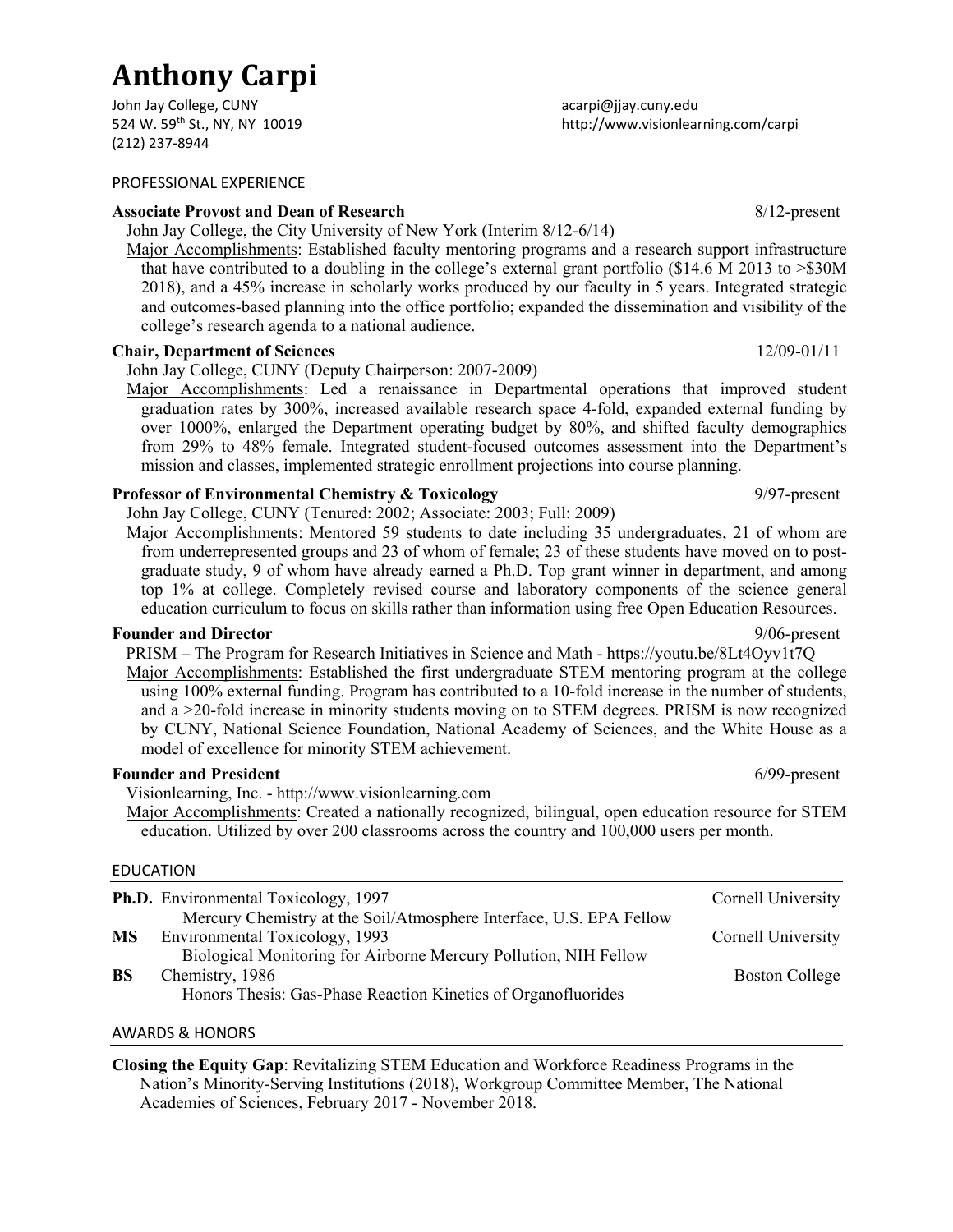# **PAESMEM - Presidential Award for Excellence in Science, Math & Engineering Mentoring** (2011)

The White House/National Science Foundation - presented for excellence in mentoring students underrepresented in STEM fields and assuring their "educational enrichment and personal growth," Presented by President Barack Obama, January 27, 2011.

# **Fulbright Scholar** (2011)

U.S. Department of State – awarded to study the effect of slash and burn deforestation on the emission of mercury from Amazonian soils and its impact on human health. Host: Anne Helene Fostier, University of Campinas, Campinas, Brazil, August 2011 – February 2012.

# **Outstanding Mentor Award** (2011)

John Jay College - awarded to an individual who has provided exemplary leadership in student mentoring.

# **Outstanding Service to Students Award** (2009)

John Jay College - awarded to an individual who has provided exemplary leadership in their service to students.

# **Science and Engineering Visualization Challenge Award** (2006)

NSF & AAAS – Honorable mention for Interactive Educational Material: *Dalton's Playhouse*.

# FUNDED GRANT AWARDS

- Carpi, A., Mann, E. *Determination of Mercury Reduction and Volatilization Mechanisms for Soil at the Oak Ridge Y-12 National Security Complex, 9/16-9/17.* \$271,976
	- **U.S Department of Energy**, through Savannah River Nuclear Solutions, **#** 0000272362 Expected Accomplishments: Identify the mechanisms of reduction of  $Hg(NO<sub>3</sub>)<sub>2</sub>$  and HgS towards providing remediation recommendations.
- Carpi, A., Szur, K. *Developing the Foundations of Post-Graduate Success: Engaging Hispanic Students in Experiential Learning and Career Planning,* 10/16-9/21. \$2,621,979

**U.S Department of Education**, Title V Institutional Development Program, # P031S160176 Expected Accomplishments: Improve persistence and post-graduate enrollment of Hispanic students by developing a Sophomore Success Program, expanding the College's Office of Undergraduate Research, and creating new STEM majors.

Carpi, A., Sanabria-Valentin, E. *Fostering Retention of Junior Scholars in Science*, 7/15-8/20. \$1,297,145 **New York Education Department**, Collegiate Science and Technology Entry Program Project #0537162003; Contract #C402575

Expected Accomplishments: Expand our successful undergraduate mentoring program to the first twoyears by creating a PRISM Junior Scholars program.

Carpi, A., Brown, G. *A mechanistic investigation of the reduction and volatilization of mercury contaminants in soil at the OakridgeY-12 National Security Complex*. 8/15-8/16. \$254,848

**U.S Department of Energy**, through Savannah River Nuclear Solutions, **#** 0000217397 Major Accomplishments: Identified the mechanisms of reduction of  $HgCl<sub>2</sub>$  and HgO towards providing remediation recommendations.

Carpi, A., Szur, K. *A Success Pipeline for Hispanic Students: Cohort Identity and Learner-Centered Curriculum,* 10/14-9/19. **\$3,068.261** 

**U.S Department of Education**, Title V Cooperative Development Program w/Queensborough Community College and Borough of Manhattan CC, Award #P031S140088

Expected Accomplishments: Create joint resources to support student cohort identity and academic progress, and a shareable learner-centered curriculum for developing research skills.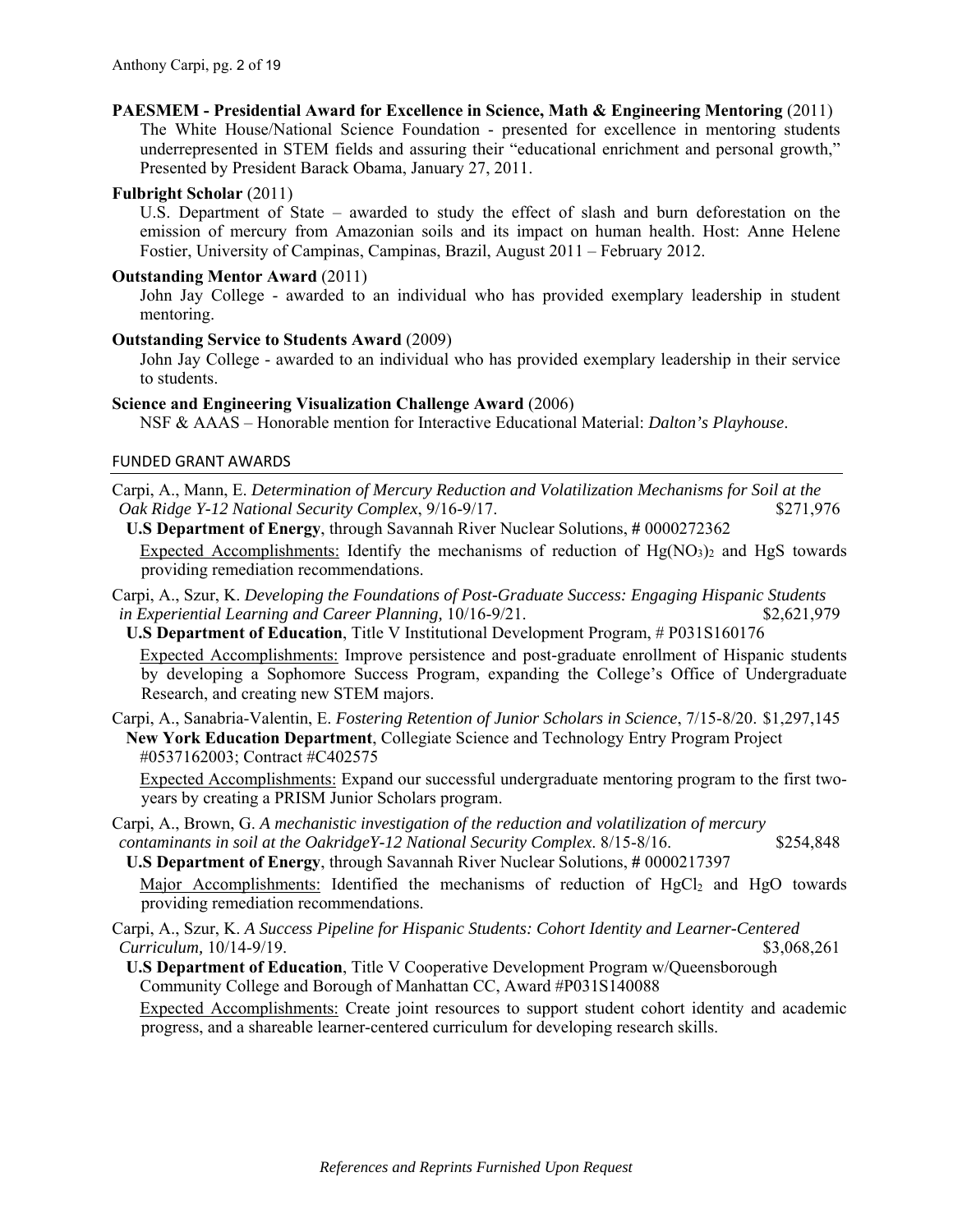- Carpi, A., Lents, N. *Creating Hispanic Scientists: A Model Science Articulation Program between Hispanic-Serving Institutions, 10/11-9/16.*  $\frac{10}{11}$  \$3,834,727
- **U.S Department of Education**, HSI-STEM Program, Award #P031C110174

Accomplishments: Developed a series of resources to improve instruction in chemistry and biology; built a virtual advisement system for supporting science transfers; initiated a series of activities to engage transfer students toward promoting retention and articulation.

Carpi, A., Szur, K. *Success through Engagement: Promoting undergraduate research and first-year experience toward increasing student persistence,* 10/10-9/15. \$3,223,337

**U.S Department of Education**, Title V Institutional Development Program, #P031S100038 Accomplishments: Developed lower level course curriculum to focus on critical thinking and reasoning skills; promote a college-wide undergraduate research experience; expand a first-year transition experience program.

Lents, N., Carpi, A. *Program for Research Initiatives for Science Majors,* 10/10-9/13. \$599,411 **U.S Department of Education**, MSEIP Program, Award #P120A100006

Accomplishments: Expanded a highly successful undergraduate research mentoring program.

Carpi, A., Friedland, D., Lents, N. *A 2-yr/4-yr College Partnership in Science,* 10/08-9/10. \$608,815 **U.S Department of Education**, CCRAA w/Borough of Manhattan Community College.

Accomplishments: Supported expansion of the Forensic Science Justice Academy through course development and curriculum transfer.

Carpi, A., Egger, A. *Teaching the Process of Science*, 10/06-9/10. \$599,870 **U.S. Department of Education**, Fund for the Improvement of Postsecondary Education

Accomplishments: Created a nationally recognized program for instruction in the nature and process of science. Developed a series of free web and print resources for instructional support.

Carpi, A., Szur, K., Kobilinsky, L., McCullough, D. *A Program for Articulating Community College Students to B.S. Degrees in Science*, 10/06-9/11. \$3,464,660

**U.S. Department of Education**, Title V Cooperative w/Queensborough Community College, Award #P031S060030

Accomplishments: Established a Forensic Science articulation program that was institutionalized and expanded via the creation of the CUNY Justice Academy. Revised and aligned curriculum in the foundation science courses, developed a series of advisement materials to support student retention, expanded undergraduate research, expanded peer mentoring activities.

Carpi, A., Frei, A. *The Terrestrial Mercury Cycle and Climate: Measuring and Modeling the Impact of Global Change*, 8/05-7/07. \$66,010

**Research Foundation of CUNY,** Collaborative Research Incentive Award

Accomplishments: Started a field monitoring site for mercury cycling at the Blackrock Research Forest. Three publications and five peer-reviewed presentations.

Carpi, A. *Visionlearning: Building a National Web-Learning Community for Interdisciplinary Science Education*, 3/02-2/05. \$498,000

**National Science Foundation**, Division of Undergraduate Education

Accomplishments: Created a freely available collection of materials for interdisciplinary science teaching now used nationally.

Kobilinsky, L., Carpi, A., Rothchild, R., Flores, N. *Promoting the Success of Students in Science*, 10/01-9/06 \$2,150,000

**U.S. Department of Education**, Office of Postsecondary Education, Award # P031S010021

Accomplishments: Created the *Math & Science Resource Center* – the first science tutoring program at the College, since institutionalized as a result of its success in improving retention.

Kobilinsky, L., Carpi, A., Rothchild, R. *Improving Undergraduate Retention*, 10/01-10/04 \$285,336 **U.S. Department of Education**, Minority Science & Engineering Improvement Program

Carpi, A. *Proof of a Textbook-Free Learning Community: Visionlearning*, 12/00-11/01 \$75,000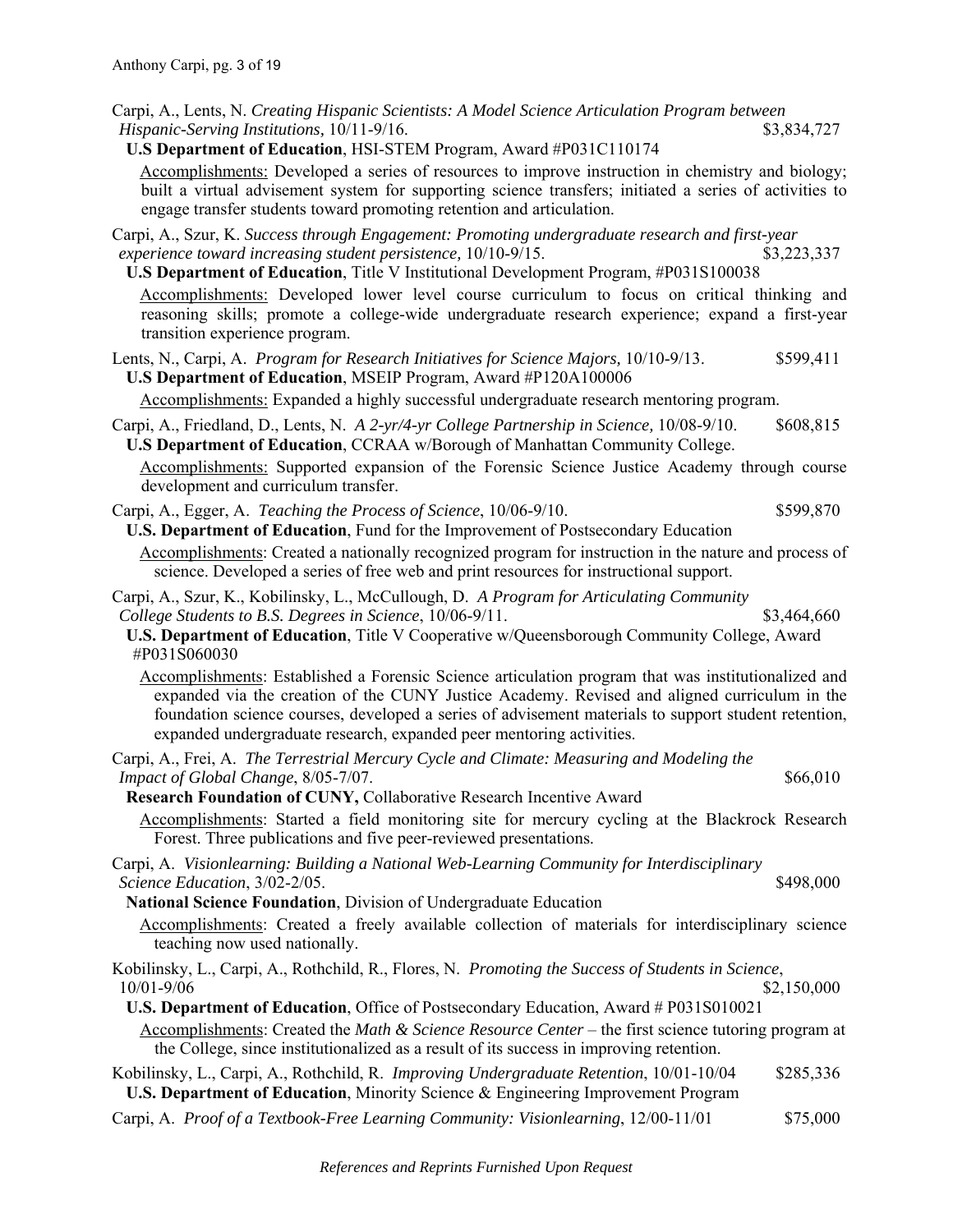| <b>National Science Foundation, Division of Undergraduate Education</b>                                                                                 |           |
|---------------------------------------------------------------------------------------------------------------------------------------------------------|-----------|
| Carpi, A. Instrumentation for Mercury Analysis, 12/99<br>Research Foundation of CUNY, Research Development Award                                        | \$43,790  |
| Carpi, A. An Assessment of Mercury in Municipal Sewage Sludge Applied to Land, 9/95<br><b>U.S. Environmental Protection Agency, STAR Research Grant</b> | \$54,000  |
| New York State, Graduate Research & Technology Equipment Grant Initiatives                                                                              |           |
| Carpi, Rauceo "Analytical Equipment for Gene Expression Research," 8/16                                                                                 | \$298,500 |
| Carpi, Concheiro-Guissan "An LCMS for Trace Toxicological Research," 8/15                                                                               | \$95,000  |
| Carpi, Lents "HPLC Capabilities for Trace Substance Analysis," 8/14                                                                                     | \$269,450 |
| Carpi, Yaverbaum, Lents "Equipment for Enhancing Physics Pedagogy," 8/12                                                                                | \$271,700 |
| Carpi, Lents, Cheng, Reffner "New Methods in Microscopy and Trace Analysis," 8/11                                                                       | \$275,657 |
| Carpi, Kobilinsky "Structural Determination Analysis Techniques," 8/10                                                                                  | \$301,150 |
| Carpi, Kobilinsky, Grose-Fifer "Outfitting New Labs for Scientific Research," 8/09                                                                      | \$250,000 |
| Carpi, Kobilinsky, Proni "Development of Cell Culture Research Facility," 8/08                                                                          | \$150,000 |
| Carpi, Kobilinsky "Development of a Mobile Lab for Climate Change Research," 8/07                                                                       | \$109,501 |
| Carpi, Kobilinsky, Salane "Trace Speciation of Environmental Pollutants," 8/06                                                                          | \$124,725 |
| Carpi, Kobilinsky, Salane "Solid State Chemistry," 7/05                                                                                                 | \$81,995  |
| Carpi, Kobilinsky, Salane "Improving Forensic Toxicology Capabilities," 6/04                                                                            | \$127,299 |
| Carpi, Kobilinsky, Salane "ICP-MS for Trace Elemental Analysis," 7/03                                                                                   | \$163,200 |
| Rothchild, Carpi, Kobilinsky, Salane "Science & Technology Instrumentation," 7/02                                                                       | \$161,689 |
| Carpi, Rothchild, Kobilinsky "Improvements in Web-Based Instruction," 8/01                                                                              | \$6,005   |
| Carpi "Mercury Transport and Deposition in New York State," 6/00                                                                                        | \$18,299  |
| Kobilinsky, Rothchild, Carpi "Instrumentation for Forensic Analysis" 5/99                                                                               | \$83,060  |
| Professional Staff Congress of CUNY, Research Award                                                                                                     |           |
| Carpi "Detecting Estrogenic Compounds in Drinking Water," 6/02-6/03                                                                                     | \$4,498   |
| Carpi "Mercury Deposition to Critical Waters in New York State," 6/00-6/02                                                                              | \$10,498  |
| Carpi "Microsporidia in Drinking Water: Methods for Analysis," 2/98-6/00                                                                                | \$10,133  |

# COURSE DEVELOPMENT & TEACHING EXPERIENCE

**Origins: A Trek through 13.7 Billion Years of History** (SCI 101) - John Jay College. (2010-2012)

- Designed original curriculum for the core, non-major, general education science course at the College. The course introduces basic chemical and biological principles in context of the origins of the universe, Earth, and life, and focuses on the process of scientific discovery.
- **Undergraduate Research Internship** (FOS 402) John Jay College. (2006-present) Created a faculty-mentored, capstone research course for STEM mentoring.
- **Introduction to Science in Society** (NSC 107) John Jay College. (1999-2009)
- Completely rewrote the curriculum for a large, non-major, lecture/lab science course that introduces scientific process, and basic chemical and biological principles. Produced a series of web-based tutorials that resulted in a significant reduction in course attrition rates (Carpi, *J. Chem. Ed.* 78:1709), and led to a national program for interdisciplinary teaching.
- **Forensic Investigations in the Environmental Sciences** (FOS 806) John Jay College. (2002, 04, 08) Developed a novel graduate-level course in environmental forensics.
- **Life Under the Microscope: The Intersection of Science & Social Science** (TSP5) John Jay College. Co-created (w/A. Stein) an honors-level, non-major science course that discussed the philosophy of scientific breakthroughs and the psychology of scientific thought.
- **General Chemistry I** (CHE 101) John Jay College. (2008) Modernized curriculum in freshman majors course.
- **Principles of Environmental Science** (ENV 108) John Jay College. (1998-2005)
- Completely rewrote the curriculum (w/M. Zedeck) of a non-major, core lecture and laboratory science course to focus it on modern toxicological concepts.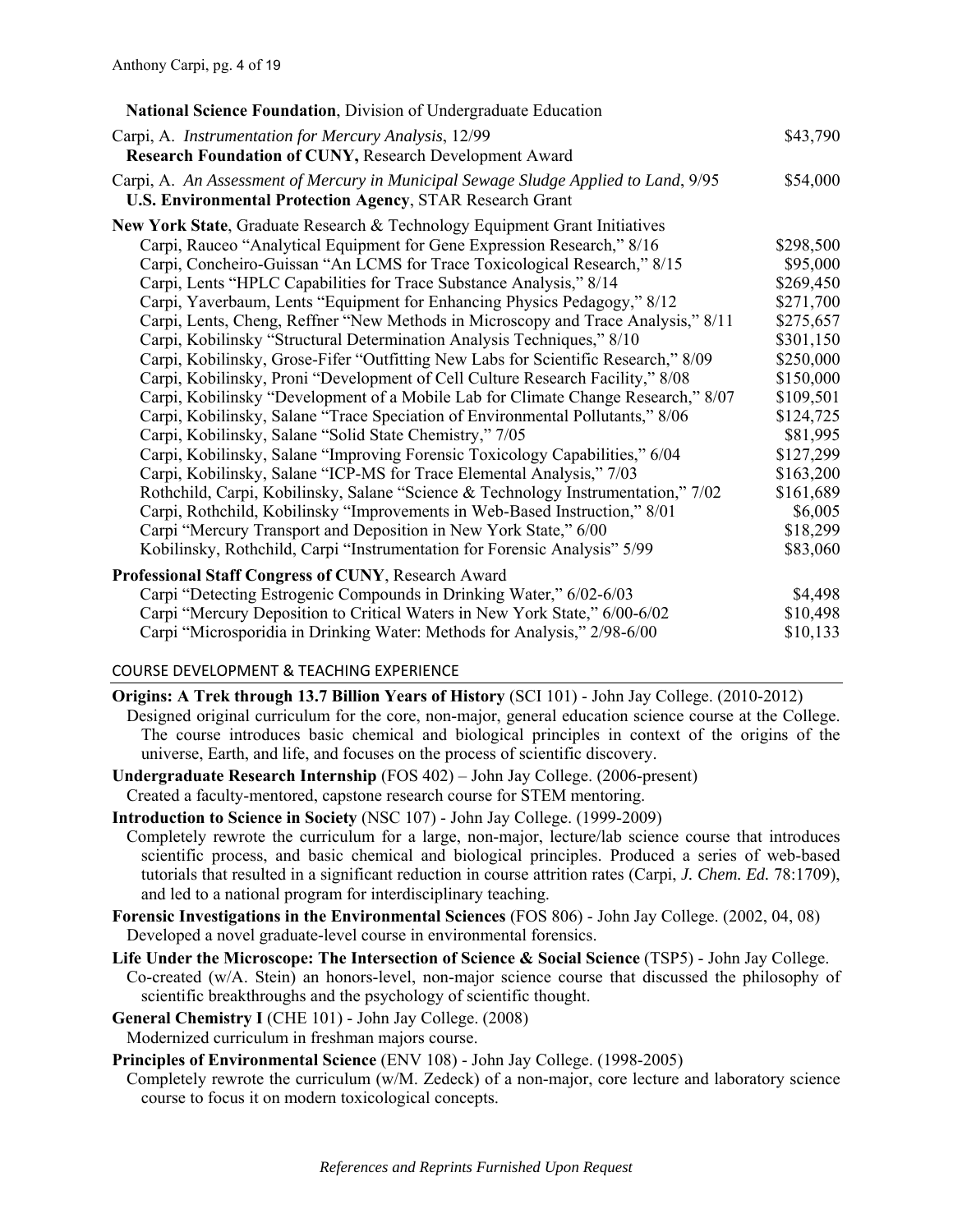- **Science Department Research Seminar Series** John Jay College. (1999-2006) Created, organized and self-funded a biweekly, research seminar series for seven years that was later
- institutionalized at the College.
- **Analytical Toxicology** (TOX 416) John Jay College. (2004)
- Taught advanced undergraduate science majors laboratory course.
- **Toxicology of Environmental and Industrial Agents** (TOX 313) John Jay College. (2000-2002) Modernized the curriculum of an undergraduate science majors course.
- **Mountaineering/Canoeing** Cornell University Outdoor Education Department. (1994-1996) Co-developed (w/I. Saxer) an outdoor education course still taught at the University.

# PREVIOUS RESEARCH/EDUCATION APPOINTMENTS

| Founder & Director - John Jay College Math & Science Resource Center<br>• Established the first STEM tutoring program at the college.                                                                    | 2002-2007       |
|----------------------------------------------------------------------------------------------------------------------------------------------------------------------------------------------------------|-----------------|
| <b>Educational Coordinator – Hispanic Educational Technology Services</b><br>• Founding executive member of a multi-university, Hispanic education community (hets.org).                                 | $10/98 - 10/01$ |
| <b>Environmental Chemistry Research Fellow – Oak Ridge National Laboratory</b><br>• Trained in ultra-clean, field sampling and analytical techniques for inorganic and methyl-mercury.                   | $3/95 - 9/95$   |
| Risk Assessment Research Fellow – U.S. Environmental Protection Agency<br>• Trained in current methods for human and ecological health risk assessment.                                                  | $5/93 - 8/93$   |
| Air Pollution Control Engineer – Connecticut Department of Environmental Protection<br>$\bullet$ Enforced state & federal air pollution regulations through industry inspection and engineering studies. | $1/88 - 8/90$   |
| <b>Biochemistry Research Assistant – U. Connecticut Medical Center</b><br>• Investigated the response of mice T-cell Leukemia lines to inhibitory drugs.                                                 | $6/81 - 8/81$   |

## OTHER ACTIVITIES

College Service: College Personnel & Budget Committee (2009-2011, 2012-present), Chair - Associate Provost for Institutional Effectiveness Search Committee (2009), College General Education Taskforce (2007-2011), Science Coordinator – Forensic Science Partnership Program (2006-2009), Departmental P&B Committee (2003-2008), Technology/Education Technology Committees (1999-2009), College Honors Program Committee (2006-2007), John Jay Institutional Review Board (1999-2003), College Curriculum Committee (2000-2003), Faculty Senate (1998-2000).

Editorial Board: *Environmental Forensics*, Academic Press, Harcourt, Inc. (2000-2002).

- Reviewer: National Science Foundation PAESMEM Program, National Science Foundation Division of Undergraduate Education, U.S. Civilian Research grant program, *Air Quality & Environmental Health*, *Atmospheric Environment*, *Environmental Science & Technology*, *Journal of Environmental Quality*, *Pedosphere*, *Science of the Total Environment*, *Water, Air, & Soil Pollution, Chemosphere*.
- Professional Memberships: Council on Undergraduate Research, American Chemical Society, American Association for the Advancement of Science, NY Academy of Sciences, Society of Environmental Toxicology and Chemistry, National Science Teachers Association.
- Other: Father: John Feb. 2006, Carina Mar. 2008, Aidan July 2013, Cycling/hiking enthusiast, Avid Web Developer.

# KEYNOTES, PLENARYS AND CHAIRMANSHIPS

- Carpi, A., Mann, E. *Session Chairs, Sources and cycling of mercury in terrestrial ecosystems*, 13th Annual Conference on Mercury as a Global Pollutant, Providence, RI, July 16-21, 2017.
- Carpi, A., Lents, N., Rauceo, J., Cheng, S.Y. "Undergraduate Research Mentoring: Best Practices," Keynote Session at CUNY Research Development Workshop, New York, NY, January 13, 2016.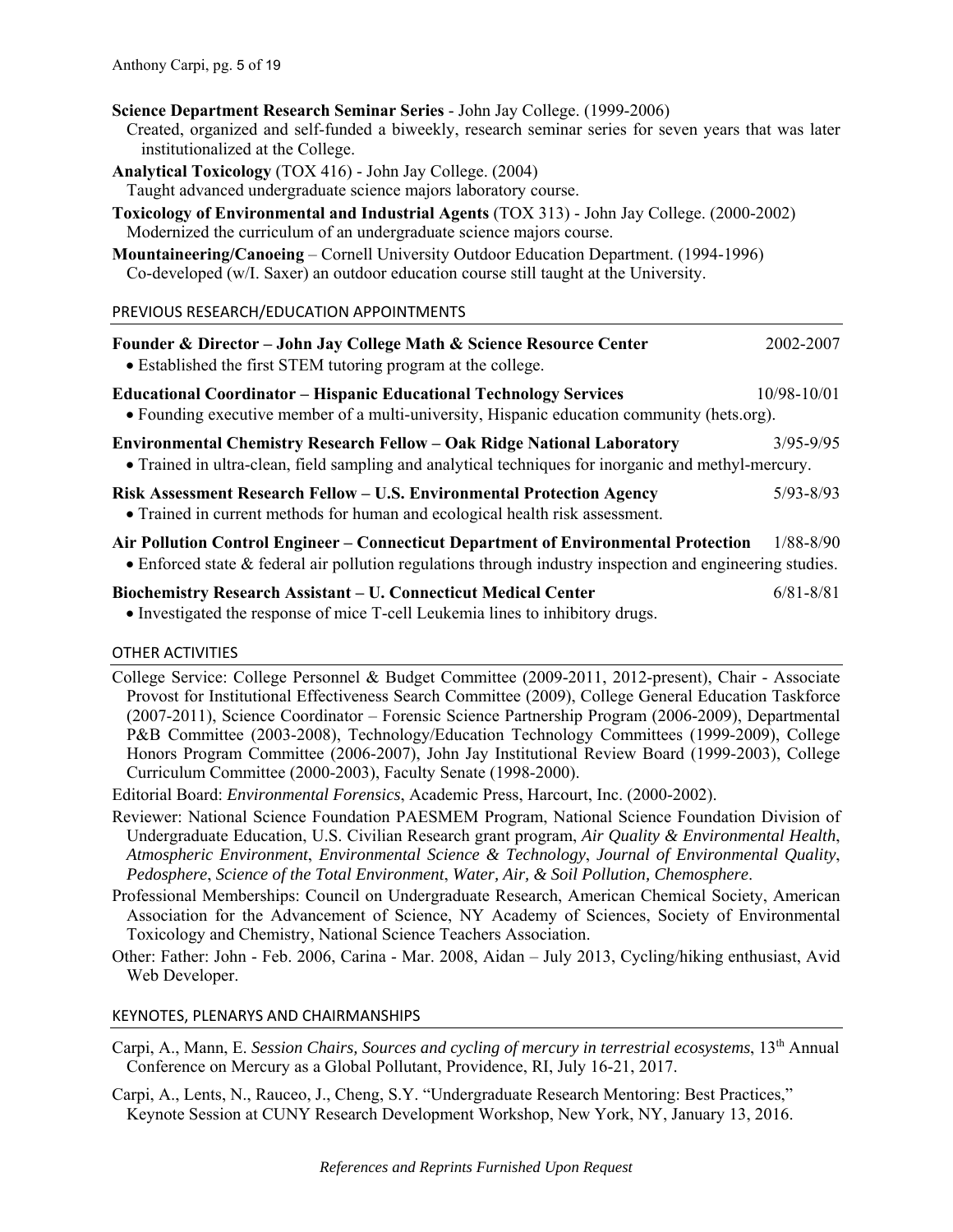- Carpi, A. "The Scholarship of Teaching and Learning: Research to Improve Teaching Effectiveness," Inaugural Research Conference, Hostos Community College, Bronx, NY, March 21, 2014
- Carpi, A. "Deep Mentoring of Undergraduate Researchers: PRISM," Inaugural CUNY Undergraduate Research Council Luncheon, New York, NY, March 7, 2014.
- Carpi, A. "The Scholarship of Teaching and Learning," 9<sup>th</sup> Annual CUE Conference Transformations in Teaching & Learning, CUNY, New York, NY, May 10, 2013.
- Carpi, A. "From Science Fair to Scientist: Meandering to the Amazon," Keynote Speaker: New York City Science & Engineering Fair, American Museum of Natural History, NY, March 27, 2012.
- Carpi, A. "Mercury Rising: Global Mercury Levels and the Amazon," Serving Science –CUNY Science Café, New York, NY, March 5, 2012.
- Carpi, A. "Science Content vs. Practice: Overcoming Misconceptions about Science in the Classroom," Plenary Speaker: Science Education in the 21st Century Special Conference, City University of New York, New York, NY, April 23, 2010.
- Egger, A., Carpi, A., Manduca, C. Teaching the Process of Science. Co-Chair, U.S. Department of Education FIPSE program and NSF, Carleton College, Northfield, MN, July 14-16, 2009.
- Carpi, A. "Did Goldilocks Kill the 3 Bears: The Use of Forensic Science in Investigating Environmental Crimes," Keynote Speaker: Long Island Chemical Society Annual Meeting, Nassau Community College, Garden City, NY, December 4, 2008.
- Carpi, A., Kobilinsky, L. Forensic Chemistry. Session Chairs, Mid-Atlantic Meeting of the American Chemical Society, Queens, NY, May 18, 2008.

# PUBLICATIONS

- Espinosa, L., McGuire, K., Bertin, J., Carpi, A., Ericsson, A.J., Hames, L., Harris, W.L., Higginbotham, E., Manson, S.M., Minor, J.T., Morales, L., Nunez, A.M., Poodry, C., Spriggs, W., Tam, V., Villalobos, C., Yancy, D.C., Young, L.S. (2018) Minority Serving Institutions: America's Underutilized Resource for Strengthening the STEM Workforce, Board on Higher Education and Workforce Policy, The National Academy of Sciences, National Academies Press, Washington, DC.
- Carpi, A., Ronan, D.M., Falconer, H.M., Lents, N.L. (2017) "Cultivating Minority Scientists: Undergraduate Research Increases Self-Efficacy and Career Ambitions for Underrepresented Students in STEM," *Journal of Research in Science Teaching*, 54(2):169-194.
- Carpi, A., Ronan, D. (2014) "Do Not Neglect the Ladder of Opportunity at Minority-Serving Colleges," *The Chronicle of Higher Education,* §*Commentary*, November 24, 2014.
- Carpi, A., Fostier, A.H., Santos, J.C., Gittings<sup>\*</sup>, M., Orta<sup>\*</sup>, O.R. (2014) "Mercury emissions from soil following the loss of forest cover in the United States and Brazil**,**" *Atmospheric Environment*, 96:423- 429. http://www.sciencedirect.com/science/article/pii/S1352231014005962.
- Melendez-Perez, J.J., Fostier, A.H., Carvalho, J.A., Winmoller, C.C., Santos, J.C., Carpi, A. (2014) "Soil and biomass mercury emissions during a prescribed fire in the Amazonian rain forest," *Atmospheric Environment*, 96:415-422. http://www.sciencedirect.com/science/article/pii/S1352231014004786
- Carpi, A., Lents, N.L. (2013) "Research by Undergraduates Helps Underfinanced Colleges as well as Students," *The Chronicle of Higher Education, 60*(9), B30-B31, §*Diversity in Academe*, October 28.
- Carpi, A., Ronan, D.M., Falconer, H.M., Boyd, H.H., Lents, N.L. (2013) "Development and Implementation of Targeted STEM Retention Strategies at a Hispanic-Serving Institution," *Journal of Hispanic Higher Education*, 12(3):280-299.

 $\overline{\phantom{a}}$ 

<sup>\*</sup> Denotes student co-author.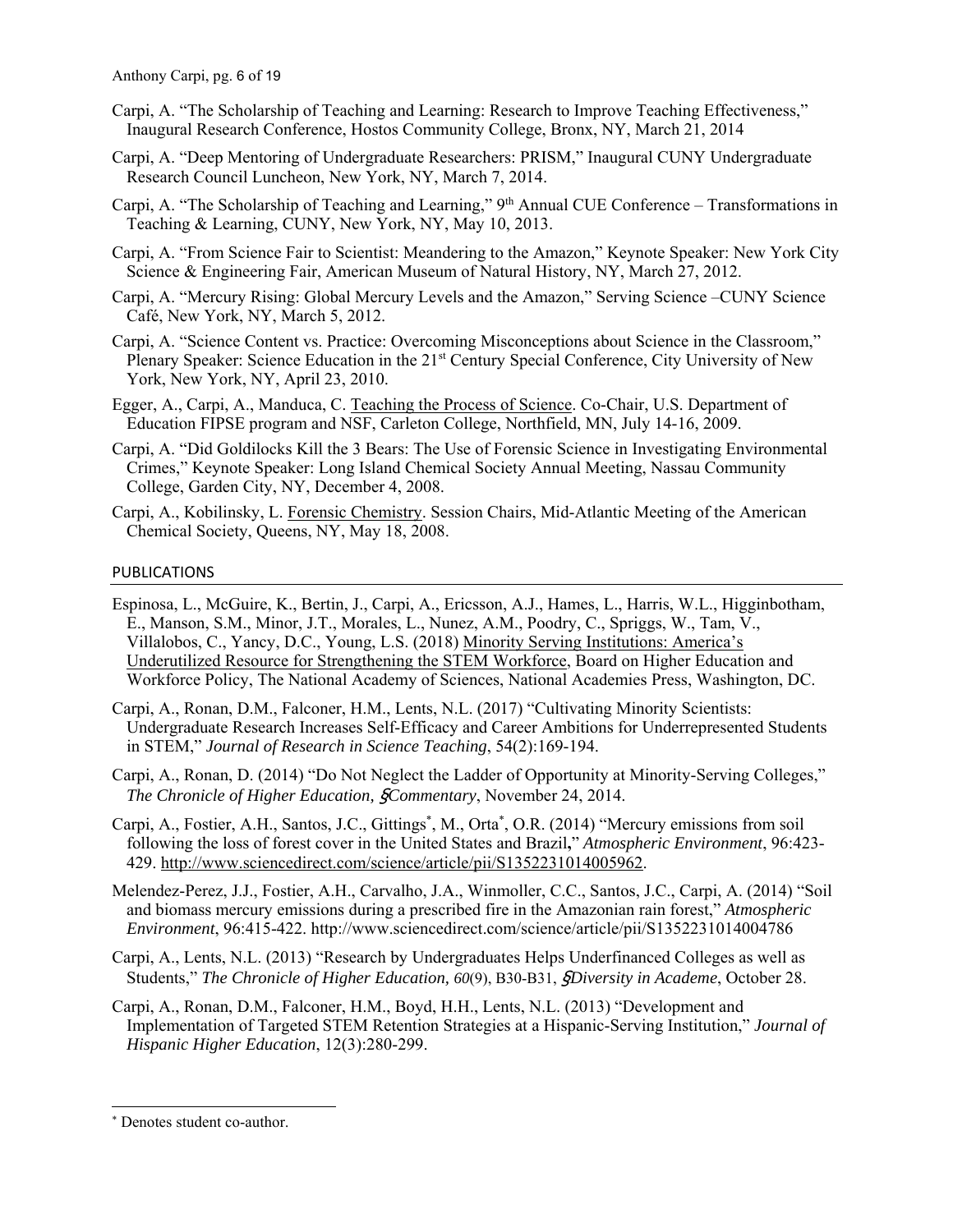- Egger, A. E. and Carpi, A., (2013) *Revealing data in science: Using and teaching about data-based graphics for analysis and display*, pg. 211-238, in Finson, K. D. and Pederson, J., eds., Visual Data and its Use in Science Education; Charlotte, NC: Information Age Publishing
- Carpi, A., Schweighardt\*, A. (2012) *Environmental Forensic Chemistry*, in Kobilinsky, L. (ed.) (2012) Forensic Chemistry Handbook. J. Wiley, Hoboken, NJ*.*
- Quinones**\***, J.L., Carpi, A. (2011) "An investigation of the kinetic processes influencing mercury emissions from sand and soil samples of varying thickness," *Journal of Environmental Quality*, 40:647- 652.
- Lents NH, Cifuentes OE, and Carpi A. (2010) "Teaching the Process of Molecular Phylogeny and Systematics: A Multi-part Inquiry-based Exercise." *CBE: Life Sciences Education* 9(4):513:523.
- Mauclair<sup>\*</sup>, C., Layshock<sup>\*</sup>, J., Carpi, A. (2008) "Quantifying the Effect of Humic Matter on the Suppression of Mercury Emissions from Soil," *Applied Geochemistry,* 23(3):594-601*.*
- Carpi, A., Frei, A., Cocris**\***, D., McCloskey**\***, R., Contreras**\***, E., & Ferguson**\***, K. (2007) Analytical artifacts produced by a polycarbonate chamber compared to a Teflon chamber for measuring surface mercury fluxes, *Analytical & Bioanalytical Chemistry,* 388(2):361-365*.*
- Moore**\***, C., Carpi, A. (2005) "Mechanisms of the emission of mercury from soil: The Role of UV radiation," *Journal of Geophysical Research*, 110(24):D24302.
- Haidermota**\***, U.S., Nguyen, P.V, Smalligan, M.J, Carpi, A. (2004) "The effect of trees (*Poplar nigra*) on soil mercury fluxes," *Materials and Geoenvironment*, 51(2):897-900*.*
- Carpi, A., Mikhailova, Y. (2003) "The Visionlearning Project: Evaluating the Design and Effectiveness of Interdisciplinary Science Web Content," *J. College Science Teaching* 23(1):12-15.
- Carpi, A. (2003) "Designing Effective Instructional Web Pages," in Simon, E. J. (ed.) *Teachers Using Technology: Practical Ideas from the Classroom*, Kluwer Academic, New York.
- Carpi, A., Chen**\***, Y. (2002) "Gaseous Elemental Mercury Fluxes in New York City," *Water, Air & Soil Pollution* 140(1-4):371-379.
- Carpi, A., Chen**\***, Y. (2001) "Gaseous Elemental Mercury as an Indoor Air Pollutant," *Environmental Science & Technology* 35(21):4170-4173.
- Carpi, A. (2001) "Improvements in Undergraduate Science Education Using Web-Based Instructional Modules: The Natural Science Pages," *J. Chemical Education* 78(12):1709.
- Carpi, A., Mital**\***, J. (2000) "The Expanding Use of Forensics in Environmental Science," Feature Article – *Environmental Science and Technology* 34(11):262A-266A.
- Carpi, A., Lindberg, S.E. (1998) "Application of a Teflon Dynamic Flux Chamber for Quantifying Soil Mercury Flux: Tests and Results over Background Soil," *Atmospheric Environment* 32(5): 873-882.
- Carpi, A., Lindberg, S.E. (1997) "The Sunlight Mediated Emission of Elemental Mercury from Soil Amended with Municipal Sewage Sludge," *Environmental Science and Technology* 31(7): 2085-2091*.*
- Carpi, A., Lindberg, S.E., Prestbo, E.M., Bloom, N.S. (1997) "Methyl Mercury Contamination and Emission to the Atmosphere from Soil Amended with Municipal Sewage Sludge," *Journal of Environmental Quality* 26(6): 1650-1654.
- Carpi, A. (1997) "Mercury from Combustion Sources: A Review of the Chemical Species Emitted and Their Transport in the Atmosphere," *Water, Air and Soil Pollution* 98:241-254.
- Opsomer, J.D., Agras, J., Carpi, A., Rodriques, G. (1995) "An Application of Locally Weighted Regression to Airborne Mercury Deposition around an Incinerator Site," *Environmetrics*, 6(2):205-219.
- Carpi, A., Ditz, D.W., Weinstein, L.H. (1994) "Bioaccumulation of Mercury by Sphagnum Moss near a Municipal Solid Waste Incinerator," Feature Article - *Journal of the Air and Waste Management Association*, 44(5): 669-672.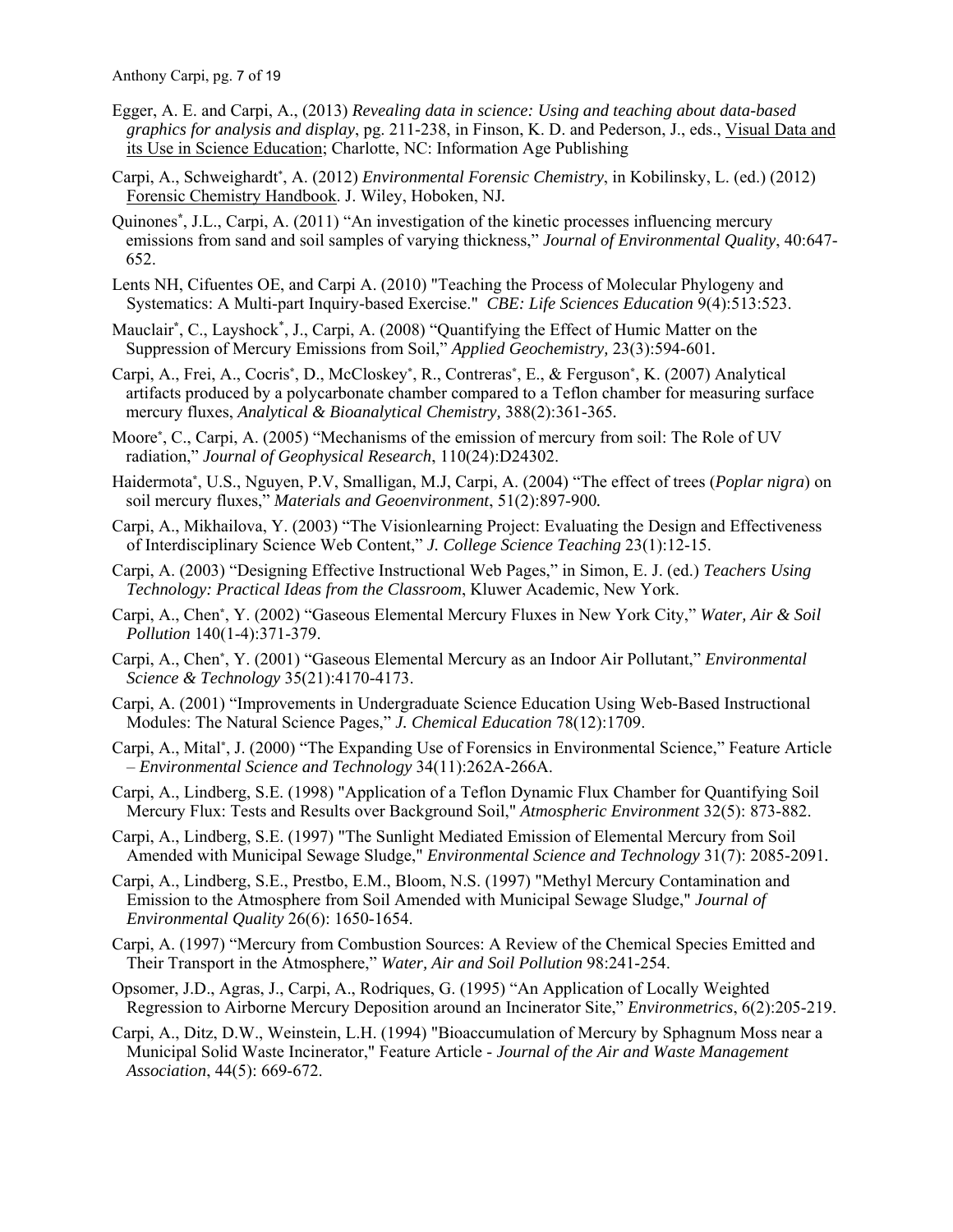- Carpi, A., Ditz, D.W., Waldman, J., Greenberg, A., Weinstein, L.H. (1992) "Biological Monitoring Around a Municipal Solid Waste Incinerator in Rural New Jersey", the proceedings of the *85th Annual Meeting of the Air and Waste Management Association*.
- Ditz, D.W., Carpi, D., Weinstein, L.H. (1991) "Interpreting Biological and Ambient Air Monitoring Data near Municipal Solid Waste Incinerators", the proceedings of the *84th Annual Meeting of the Air and Waste Management Association*.

# BOOKS

Carpi, A., Egger, A. (2011). The Process of Science. Lulu Press, New York, NY.

Carpi, A., Egger, A., Rosenberger, A. (2009) Natural Science, Kendall-Hunt, Dubuque, IA.

Carpi, A., Bailey, W. (2005) Natural Science Laboratory Manual. Kendall-Hunt, Dubuque, IA.

# PEER‐REVIEWED PUBLICATIONS FEATURING WORK

MacLachlan, E.S., Caplan, A.J. (2015) "Fostering resources for undergraduate research at the City University of New York," *New Directions for Higher Education*, 2015(169):73-83. http://onlinelibrary.wiley.com/doi/10.1002/he.20124/full

# ORAL PRESENTATIONS & ABSTRACTS

- Mann, E., Khusial\* , R. Carpi, A. "Mechanism of the Abiotic Reduction of Mercury (II) Chloride on Surfaces," the 13<sup>th</sup> International Conference on Mercury as a Global Pollutant, Providence, RI, July 16-21, 2017.
- Peralta\* , R., Mann, E., Carpi, A. "Utilización de Musgo como Bio Monitor para Detectar Fuentes Atmosféricas de Mercurio (Use of Moss as a Biomonitor for the Detection of Atmospheric Mercury)," Outstanding Undergraduate Researcher Presentation, PRISM Annual Research Symposium, John Jay College, NY, NY, May 4, 2017.
- Carpi, A. "Cultivating Minority Scientists: Changes in Self-Efficacy and Career Intentions Resulting from STEM Mentoring*,*" invited speaker *PAESMEM STEM Mentors Meeting*, sponsored by NSF & AAAS, Washington, DC, April 5-7. 2017.
- Carpi, A. "The Potential of Undergraduate Research," facilitated session at *Maximizing the Undergraduate Student Experience*, Farleigh Dickinson University, March 22, 2017.
- Mann, E., Khusial\* , R. Carpi, A. "A Mechanistic Investigation of the Reduction and Volatilisation of Mercury in Soil," 250<sup>th</sup> Annual Meeting of the American Chemical Society, San Diego, CA, March 15, 2016.
- Ronan, D., Carpi, A. "Undergraduate Research Experience and Changes in Career Ambitions for Underrepresented Students in STEM," Annual Meeting of the National Association for Research in Science Teaching, Baltimore, MD, April 17, 2016.
- Brown, G., Carpi, A. "Overview of the biogeochemical cycling of mercury in environment sources," NOAA-Center of Excellence in Remote Sensing Science and Technology, The City College of New York, New York, NY, November 3, 2014.
- Carpi, A. "Open, Global, and Mobile Learning: Online Science Resources for a Changing Technology Landscape," Online Learning Consortium Annual Conference, Orlando, Fl, October 29, 2014.
- Falconer, H., Lents, N.L., Carpi, A. "Adapting to student needs in the science classroom: The Visionlearning Project," HETS 2014 Best Educational Practices Showcase, San Juan, Puerto Rico, January 16, 2014.
- Falconer, H., Carpi, A. "Addressing Student and Teacher Needs in the Science Classroom: The Visionlearning Project," Association for Science Teacher Education, Northeast Regional Meeting, Cornwall, NY, October 18, 2013.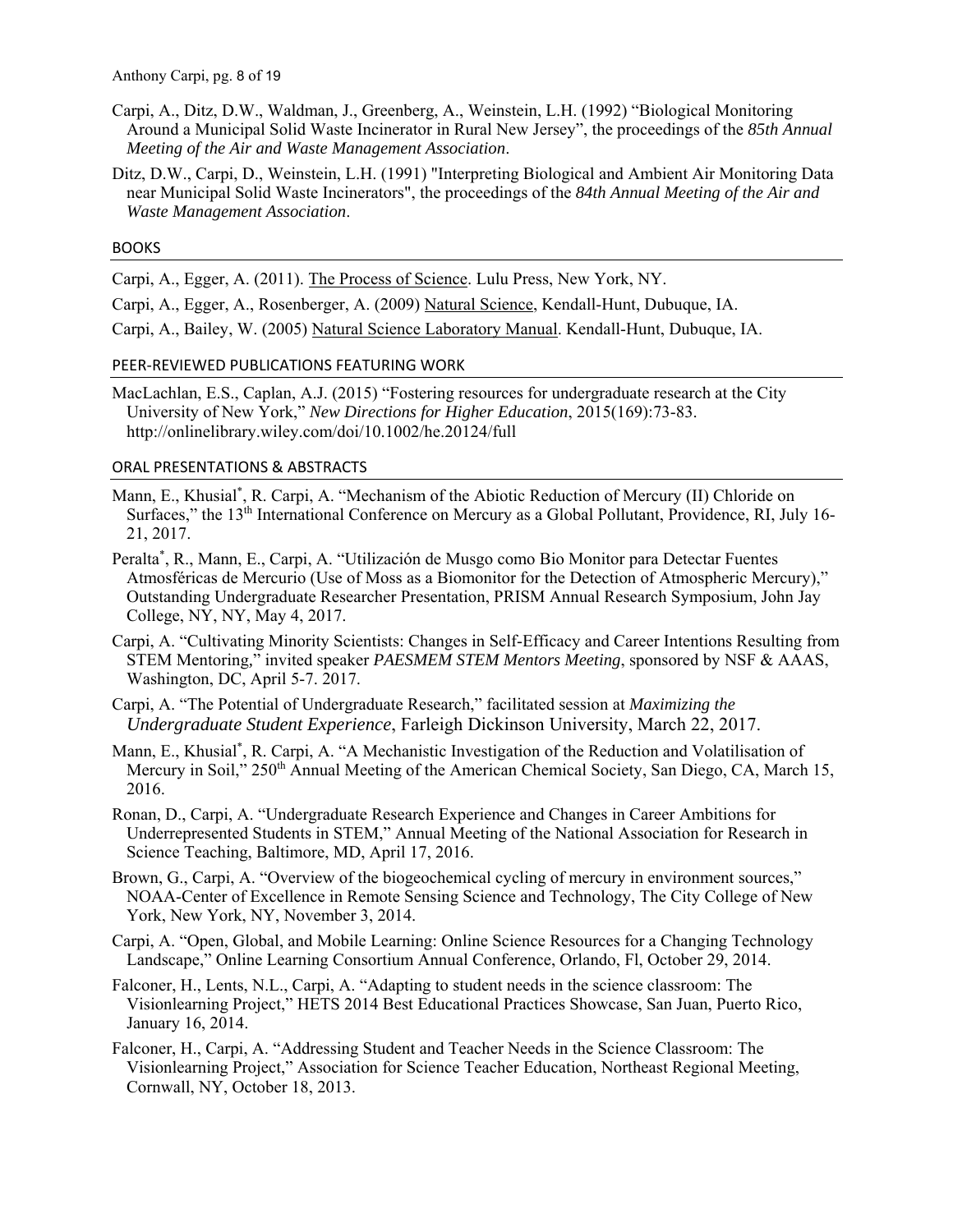- Orta<sup>\*</sup>, O., Fostier, A. H., Carpi, A. "Deforestation Leads to Chronic Soil Mercury Emissions," 11<sup>th</sup> International Conference on Mercury as a Global Pollutant, Edinburgh, Scotland, July 28 - August 2, 2013.
- Carpi, A., Lents, N. L., Falconer, H. "Creating Hispanic Scientists: Increasing Minority Engagement in the Sciences," Higher Education Programs (HEP) Project Directors' Meeting, U. S. Department of Education, Washington, DC, March 26-28, 2013.
- Carpi, A. "Understanding the Role of Soil Chemistry on the Cycling of Mercury in the Environment" Invited Lecture, Lehman College, Bronx, NY, March 4, 2013.
- Carpi, A., Ho<sup>\*</sup>, A., Frei, A. "Temporal and regional variation in mercury deposition in New York State and implications for climate-related changes,"  $2<sup>nd</sup>$  Catskill Environmental Research & Monitoring Conference, Highmount, NY, October 26, 2012.
- Carpi, A., Falconer, H., Lents, N.H. "Science Education in a Complex World: Adapting to Changes in Student Use of Online Material - the Visionlearning Project," 18<sup>th</sup> Annual Sloan Consortium Conference, Lake Buena Vista, FL, October 12, 2012.
- Carpi, A., Lents, N.H. "The Scholarship of Teaching and Learning: Making the Classroom a Laboratory of Learning," John Jay College Faculty Development Day Workshop, NY, NY, August 24, 2012.
- Lents, N.H., Carpi, A. "A Better Way to Teach Science," 14th Annual International Conference on Education, Athens Institute for Education and Research, Athens, Greece, May 22, 2012.
- Lents, N.H., Cifuentes, O.E., Carpi, A. "Visionlearning: Un Recurso Gratis para Enseñar la Ciencia que es Mejor que Usar Libros de Texto," Semanas Internacionales (International Seminar Series), Universidad Cooperativa de Colombia, Bogotá, Columbia, March 14, 2012.
- Lents, N.H., Carpi, A. "Promoting Success in Science Courses by Replacing Textbooks with Free Online Content," Second Annual Best Practices Showcase, Hispanic Educational Technology Services (HETS), San Juan, Puerto Rico, February 16, 2012.
- Carpi, A. "Understanding the Role of Soil Chemistry on the Cycling of Mercury in the Environment" Institute of Chemistry Seminar Series, University of Campinas, Campinas, Brazil, October 13, 2011.
- Lents, N.H., Carpi, A. "A Federally-funded Free Science Education Resource with Modular Functionality, Mobile Apps, and More." Lilly Conference on College and University Teaching, Traverse City, MI; September 24, 2011.
- Ho\* , A., Carpi, A. "Mechanisms of the Reduction of Divalent Mercury," 10th International Conference on Mercury as a Global Pollutant, Halifax, Nova Scotia, July 24-29 2011.
- Lents, N.H., Carpi, A. "Visionlearning: A Free E-Resource for Science Education From The Process Perspective," The Clute Institute International Academic Conference; New Orleans, LA; March 14, 2011.
- Carpi, A., Lents, N. "Transforming a Technical Science Curriculum into a Major Research Program for Preparing Hispanic Scientists," Creating a Culture of Research on Campus workshop, sponsored by CUR & Council of Colleges of Arts & Sciences, College of William & Mary, Williamsburg, VA October 16, 2010.
- Egger, A., Carpi, A., Klemperer, S. "Teaching the Process—Not Just the Content—of Geoscience at All Levels," International Geoscience Education Organization Conference, Johannesburg, South Africa, August 30, 2010.
- Carpi, A., Lents, N. "Creating Hispanic Scientists: Transformation of a Technician-oriented Science Program through Undergraduate Research," 13<sup>th</sup> National Meeting of the Council on Undergraduate Research (CUR), Ogden, UT, June 20, 2010.
- Egger, A., Carpi, A. "Engaging New Audiences in Research by Teaching the Process of Science," Council on Undergraduate Education National Conference, Ogden, UT, June 20, 2010.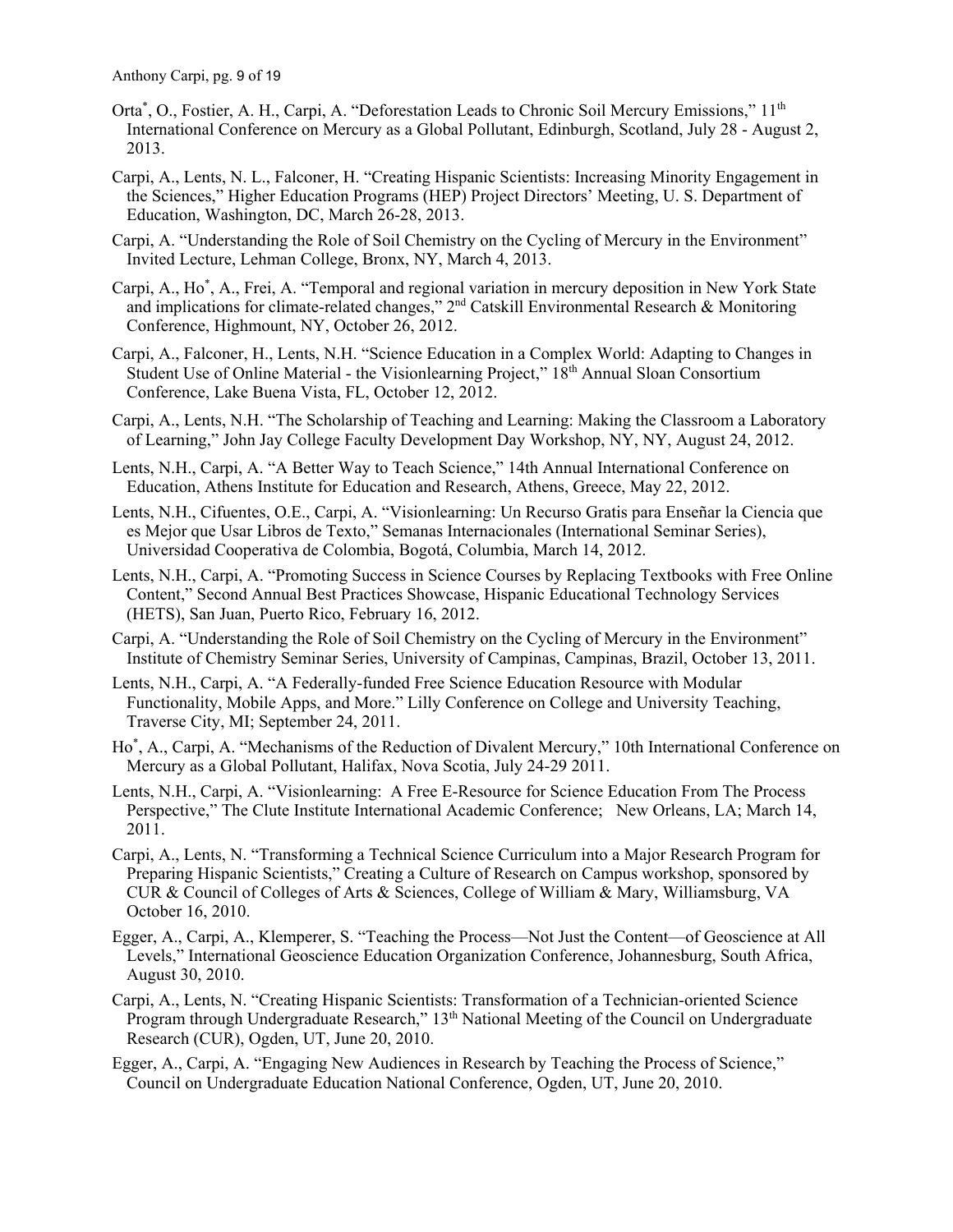- Carpi, A. "Teaching Science: Overcoming Student Misconceptions about Science and Scientific Practice," Making Teaching Visible and Valued Workshop, Center for the Advancement of Teaching, John Jay College, New York, NY, April 30, 2010.
- Carpi, A. "Visionlearning: Building and online resource that focuses on teaching," Science Education in the 21st Century Special Conference, City University of New York, New York, NY, April 23, 2010.
- Carpi, A. "Teaching about Scientific Research and the Process of Science," National Science Teachers Association National Conference, Philadelphia, PA, March 19, 2010.
- Carpi, A., Lents, N. "Teaching to the Nature of Science Content Standards," Society of College Science Teachers National Meeting, Philadelphia, PA, March 18, 2010.
- Carpi, A. "Visionlearning: Building an online resource that focuses on teaching," Hispanic Education Telecommunication Symposium, Best Practices Showcase, San Juan, PR, January 15, 2010.
- Carpi, A., Lents, N. "Mentoring and Undergraduate Research to Increase Retention and Success of Minority Undergraduate Scientists,"  $23<sup>rd</sup>$  Annual Conference of the Hispanic Association of Colleges & Universities: Championing Hispanic Higher Education Success, Orlando, FL, November 2, 2009.
- Carpi, A., Lents, N., Egger, A. "Visionlearning: Building an open online learning environment for promoting the nature and practice of science" 15th Sloan-C International Conference on Online Learning: The Power of Online Learning - Opportunities for Tomorrow, Orlando, FL, October 30, 2009.
- Carpi, A. "Teaching the Process of Science Toward Engaging Students in Chemistry," 238<sup>th</sup> National Meeting of the American Chemical Society, Washington, DC, August 18, 2009.
- Carpi, A., Cocris<sup>\*</sup>, D., Ho<sup>\*</sup>, A., Petraco, N. "Mechanisms of the Reduction and Emission of HgCl<sub>2</sub> from Surfaces," 238<sup>th</sup> National Meeting of the American Chemical Society, Washington, DC, August 18, 2009.
- Carpi, A. "Assessing student understanding of the nature of science in a non-major science class," Teaching the Process of Science Workshop, Northfield, MN, July 16, 2009.
- Carpi, A., Frei, A. "Pathways of Mercury Transport in the Blackrock Forest Ecosystem," Sixth Black Rock Forest/Highlands Research Symposium, Cornwall, NY, June 22, 2009.
- Lents, N.H., Carpi, A. "Teaching the Process of Science in Evolution, Phylogenetics, and Natural Selection," 9<sup>th</sup> Quadrennial Conference of the National Association of Paleontology, Cincinnati, OH; 22-June 2009
- Carpi, A. "Adding Scientific Process to Chemistry Instruction" Mid-Atlantic Meeting of the American Chemical Society, Queens, NY, May 18, 2008.
- Carpi, A., Egger, A. "Teaching Scientific Process and the Nature of Science" Society of College Science Teaching at the National Science Teachers Association, Boston, MA, March 27, 2008.
- Carpi, A. "Predicting the Effect of Climate Change on Global Mercury Transport" Analytical Chemistry Symposium, University of Massachusetts Lowell, Lowell, MA, March 26, 2008.
- Lam**\***, B., He, Y., Carpi, A., Kobilinsky, L. "Determination and Speciation of Arsenic in Vegetables on Sale in New York City Using Inductively Coupled Plasma-Mass Spectrometry," Eastern Analytical Symposium, Somerset, New Jersey, November 12-15, 2007.
- Carpi, A. "Did Goldilocks Kill the 3 Bears: The use of forensic science in investigating environmental crimes," Invited Speaker: Chemistry Symposium, Queensborough Community College, Bayridge, NY, November 9, 2007
- Frei, A., Carpi, A., Filosa**\***, D., Ferguson**\***, K., Cherry, J. "Quantifying the Mercury Cycle at Black Rock Forest," Black Rock Forest / Highlands Research Symposium, Black Rock Forest, Cornwall, New York, USA, June 25-26, 2007.
- Cherry, J., Frei, A., Carpi, A., Schuster, B., Smerdon, J., Tremblay, B., Munson, M., Brady, J., Gong, G., "Research Station at Black Rock Forest: long-term monitoring and hydroclimatological research,"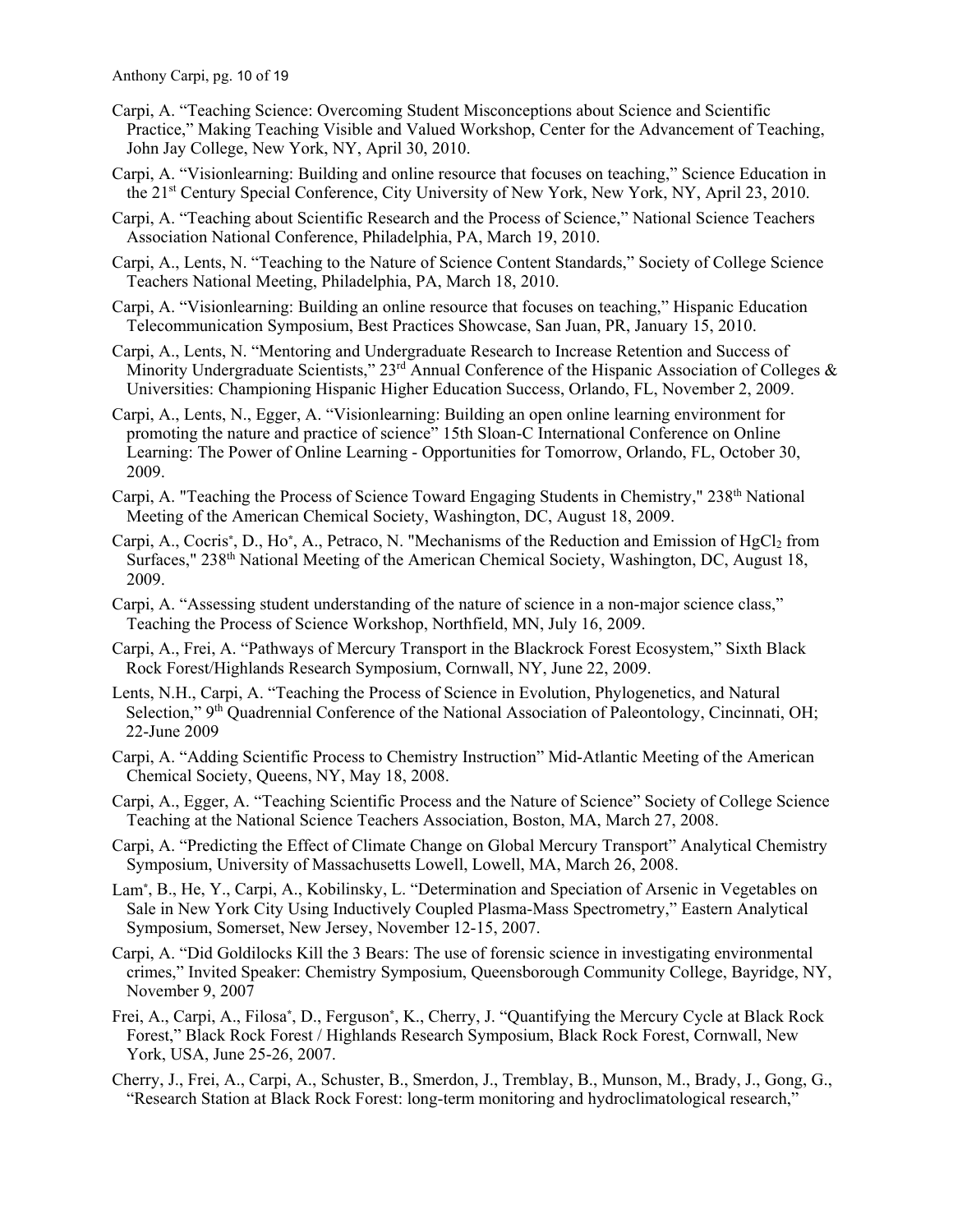Black Rock Forest / Highlands Research Symposium, Black Rock Forest, Cornwall, New York, USA, June 25-26, 2007.

- Cocris**\***, D., Frei, A., Carpi, A. "Evaluating the Role of Light on the Soil Mercury Emissions Process: A Comparison of the Emission of Divalent and Elemental Mercury," 8th International Conference on Mercury as a Global Pollutant, Madison, Wisconsin, August 5-11, 2006.
- Swenson, S., Carpi. A. "Teacher-Friendly Customization of a Science Curricular Website," Enriching the Academic Experience of College Science Students Conference, Ann Arbor, MI, May 17, 2006.
- Egger, A., Carpi, A. "Creating a customized, online science classroom: The Visionlearning project," National Meeting of the Society of College Science Teachers, at the National Science Teachers Association Conference, Anaheim, CA, April 9, 2006.
- Carpi, A. Egger, A. "Contextualizing Science: Targeting multiple learning styles by integrating research, history, current events and assessment into science education," American Chemical Society National Meeting, Philadelphia, PA, August 22, 2004.
- Carpi, A., Haidermota**\***, U., Nguyen, P., Smalligan, M. "The effect of trees (*Poplar nigra*) and UV radiation on soil mercury flux," 7<sup>th</sup> International Conference on Mercury as a Global Pollutant, Ljubljana, Slovenia, June 27, 2004.
- Carpi, A., Rosenberger, A., Egger, A. "Integrating Research, History, Current Events and Assessment into Interdisciplinary Science Education," National Science Foundation Conference on Invention and Impact: Building Excellence in Undergraduate STEM Education, Arlington, VA, April 16, 2004.
- Carpi, A. "Interdisciplinary Science Education: Innovations and Benefits," Brooklyn College Science Seminar Series, March, 2004.
- Carpi, A., Rosenberger, A. "Designing Effective Instructional Web Pages," CUNY Technology Forum, New York, NY, Nov. 14, 2003.
- Egger, A., Carpi, A. "Effective Use of Web-Based Resources," K-16 Educators Workshop no. 610, GSA (Geological Society of America) Annual Meeting, 2003.
- Carpi, A. "The Visionlearning Project: Using standards-based Web content to improve science comprehension," American Chemical Society National Meeting, Boston, MA, August 18-22, 2002.
- Carpi, A. "Gaseous Elemental Mercury as an Indoor Air Pollutant," U.S. EPA/NESCAUM 2002 Mercury Pollution Conference, Kennebunkport, ME, June 12-13, 2002.
- Carpi, A., Chen**\***, Y.-F. "Gaseous Elemental Mercury as an Indoor Air Pollutant," *SETAC* National Conference, Baltimore, MD, Nov. 15, 2001.
- Carpi, A., Uffen, R. "Proven Strategies for Course Content Development on the Web," *Syllabus* 2001, Boston, MA, November 29, 2001, http://www.syllabus.com.
- Carpi, A., Uffen, R, Mikhailova, Y. "The Visionlearning Project: Web-Based Science Education," *SchoolTechExp*, New York, March 28-30, 2001, http://www.schooltechexpo.com/.
- Carpi, A. "The Art of Web Design," *Faculty Development Day*, John Jay College, NY, March 30, 2001, http://web.jjay.cuny.edu/~acarpi/design/home.htm
- Carpi, A. "Improvements in Science Education Using Web-Based Instructional Lessons," *Syllabus 2000*, Boston, MA November 30 – December 1, 2000 24-27, 2000, http://www.syllabus.com.
- Carpi, A. "Mercury: Environmental Cycling and Toxicological Concerns," Fourth Annual Conference on Environmental Issues, Medgar Evers College, Brooklyn, NY, March 13, 1999.
- Carpi, A., Lindberg, S.E. "Mercury Emissions from Background and Municipal Sewage Sludge-Amended Soil," *4th International Conference on Mercury as a Global Pollutant*, Hamburg, Germany, August 1996.
- Carpi, A. "Soil/Atmosphere Exchange of Elemental and Methylmercury: Mechanisms of Emission," *Environmental Toxicology Seminar Series*, Cornell University, Ithaca, NY, April 1996.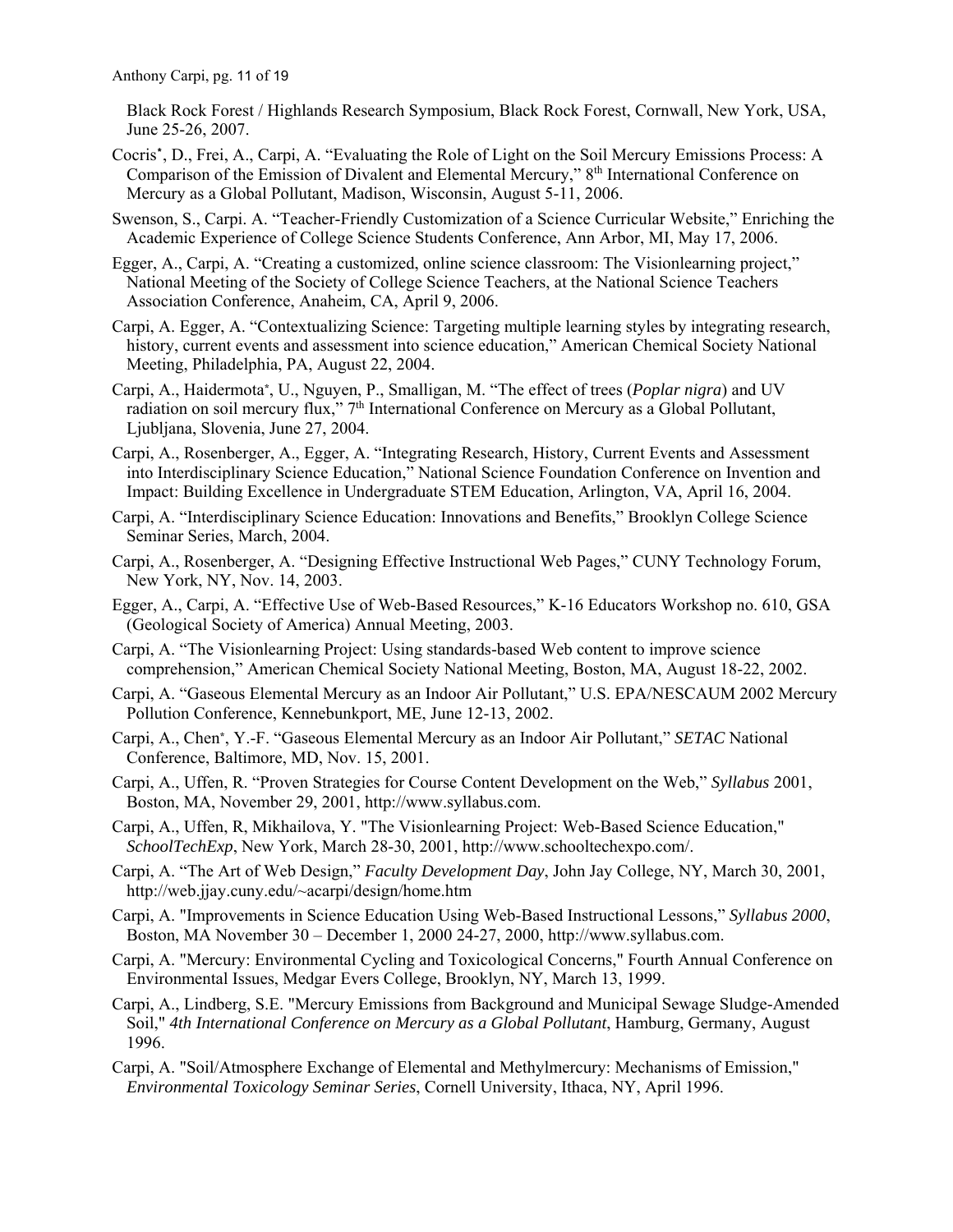- Carpi, A. "The Fate and Chemistry of Mercury in Background and Municipal Sewage Sludge Amended Soil," *ORNL Environmental Sciences Division Seminar Series*, Oak Ridge National Laboratory, Oak Ridge, TN, August 1995.
- Carpi, A., Ditz, D., Weinstein, L. "Mercury Speciation at Municipal Solid Waste Incinerators: Plant Accumulation and Airborne Exposure," *3rd International Conference on Mercury as a Global Pollutant*, Whistler, BC, July 10-14 1994.
- Carpi, A. "The Accumulation of Mercury in Sphagnum Moss around a Municipal Solid Waste Incinerator," *Boyce Thompson Institute for Plant Research Seminar Series*, Ithaca, NY, November 1993.
- Carpi, A. "The Speciation and Transport of Mercury in the Atmosphere," *U.S. Environmental Protection Agency Seminar Series*, Washington, DC, August 1993.
- Carpi, A., Ditz, D., Weinstein, L. "Biological Monitoring Around a Municipal Solid Waste Incinerator in Rural New Jersey," *85th Annual Meeting of the Air & Waste Management Association*, Kansas City, MO, June 1992.
- Ditz, D., Carpi, A., Weinstein, L. "Interpreting Biological Monitoring Data Near Municipal Solid Waste Incinerators," *84th Annual Meeting of the Air and Waste Management Association*, Vancouver, BC, June 1991.

#### POSTERS & ABSTRACTS

- Maynard\*, D., Mann, E., Carpi, A. (2018) "The Effect of Water on Mercury Flux from Natural Soil Samples," 11th Annual PRISM Undergraduate Research Symposium, John Jay College, NY, May 2, 2018.
- Mustajbasic\* , M., Mann, E., Carpi, A. (2018) "Determining the Total Mercury Concentration Present in Different Dried Cat Food Brands," 11<sup>th</sup> Annual PRISM Undergraduate Research Symposium, John Jay College, NY, May 2, 2018.
- Imtiaz<sup>\*</sup>, F., Mahamud<sup>\*</sup>, F., Mann, E., Carpi, A. (2018) "The Effects of Water Addition and Soil Depth on Mercury Flux", 11<sup>th</sup> Annual PRISM Undergraduate Research Symposium, John Jay College, NY, May 2, 2018.
- Mann, E., Khusial\*, R., Carpi, A. "Abiotic mechanisms of mercury (II) chloride reduction on surfaces," Annual Meeting of the Society of Environmental Toxicology and Chemistry, Minneapolis, MN, November 12-16, 2017.
- Kosakowski\*, A., Guo\*, J., Mann, E., Carpi, A. "The effect of water on mercury flux from mercury (II) chloride spiked substrates and soil samples," Annual Biomedical Research Conference for Minority Students, Phoenix, AZ, November 1- 4, 2017.
- Maynard\*, D., Urbano-Molina\*, K., Mann, E., Carpi, A. "The effect of light on mercury flux from mercury (II) oxide spiked samples," Annual Biomedical Research Conference for Minority Students, Phoenix, AZ, November 1- 4, 2017.
- Khusial\*, R., Hui, C., Mann, E., Carpi, A. "What causes increased mercury flux from wet soils?" International Conference on Mercury as a Global Pollutant, Providence, RI, July 16- 21, 2017.
- Mann, E., Khusial\*, R., Carpi, A. "Abiotic mechanisms of mercury (II) chloride reduction on surfaces," International Conference on Mercury as a Global Pollutant, Providence, RI, July 16- 21, 2017.
- Peralta\*, R., Mendoza\*, A., Levin, E., Mann, E., Carpi, A. "Using moss as a biomonitor to detect atmospheric sources of mercury," International Conference on Mercury as a Global Pollutant, Providence, RI, July 16- 21, 2017.
- Mann, E., Khusial\*, R. Carpi, A. "A mechanistic investigation of mercury reduction and volatilisation in soil," Annual Meeting of the Society of Environmental Toxicology and Chemistry, Orlando, FL, November 6-10, 2016.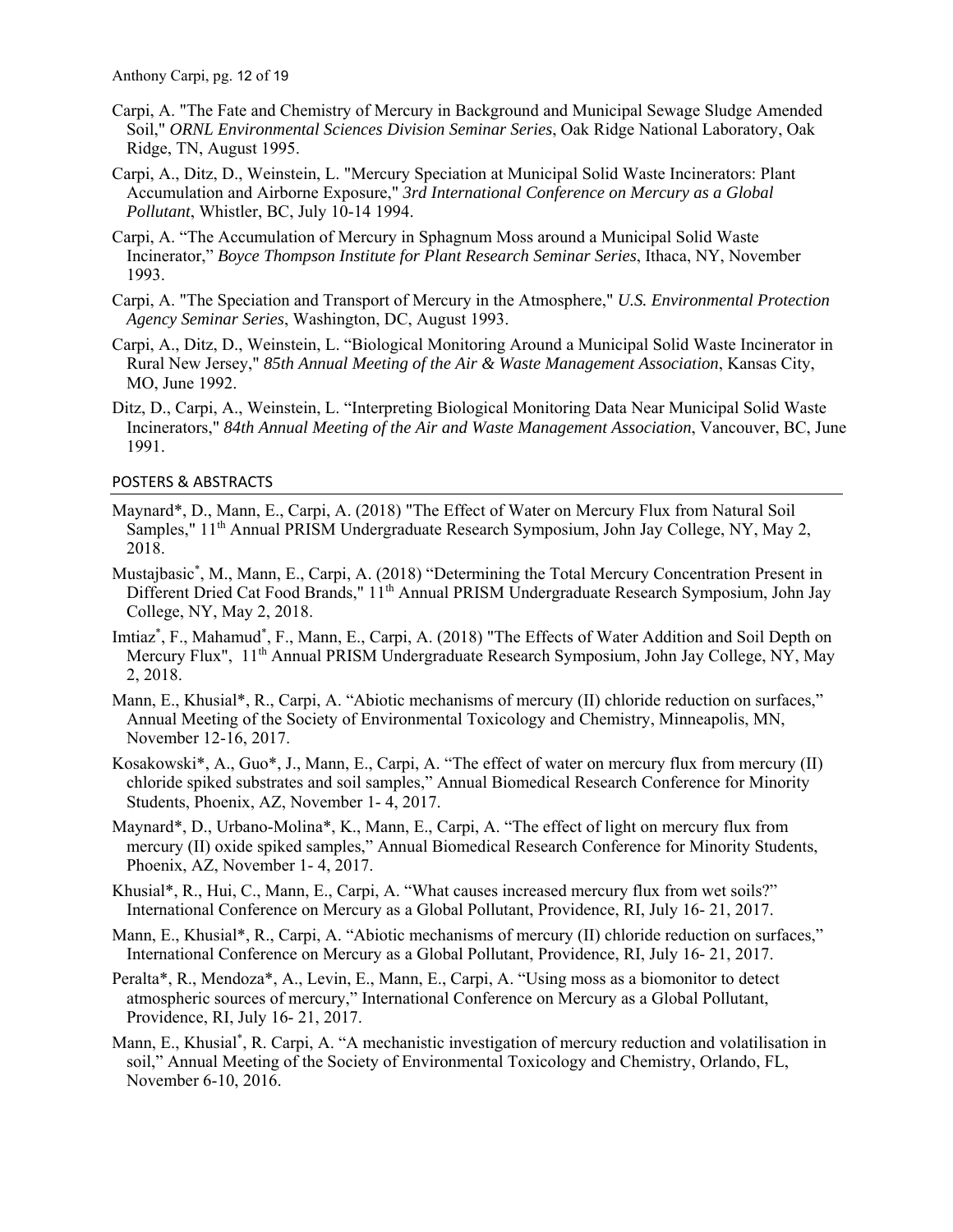- Mendoza\*, A., Mann, E., Carpi, A. "Detecting an atmospheric mercury pollution source using moss as a biomonitor," Society for Advancement of Chicanos/Hispanics and Native Americans in Science, Long Beach, CA, October 13-15, 2016.
- Guo\*, J., Kosakowski\*, A., Mann, E., Carpi, A. "The effect of substrate and ozone concentrations on mercury flux from mercury (II) chloride spiked samples," Society for Advancement of Chicanos/Hispanics and Native Americans in Science, Long Beach, CA, October 13-15, 2016.
- Peralta\*, R., Mann, E., Carpi, A. "Using Moss as a Biomonitor to Detect Atmospheric Sources of Mercury," Society for the Advancement of Chicanos/Latinos and Native Americans in Science, Long Beach, CA, October 12-15, 2016.
- Peralta\* , R., Mann, E., Carpi, A. (2016) "Using Moss as a Biomonitor to Detect Atmospheric Sources of Mercury," 9<sup>th</sup> Annual PRISM Undergraduate Research Symposium, John Jay College, NY, May 4, 2016.
- Rouse\* , D., Carpi, A. (2016) "The Reduction Mechanism of Mercuric Oxide in the Environment,"  $9<sup>th</sup>$  Annual PRISM Undergraduate Research Symposium, John Jay College, NY, May 4, 2016.
- Peralta\* , R., Mann, E., Carpi, A. (2016) "Using Moss as a Biomonitor to Detect Atmospheric Sources of Mercury," Annual Collegiate Science & Technology Entry Program (CSTEP) Conference, Lake George, NY, April 9, 2016.
- Carpi, A., Ronan, D. (2016) "Creating Minority Scientists: How Undergraduate Research Drives Changes in Career Ambitions for Students Underrepresented in STEM Disciplines," 8th Conference on Understanding Interventions that Broaden Participation in Science Careers, Philadelphia, PA, February 27, 2016.
- Peralta\* , R., Mann, E., Carpi, A. (2015) "Using Moss as a Biomonitor to Detect Atmospheric Sources of Mercury," Annual Biomedical Research Conference for Minority Students, Seattle, WA, November 11- 14, 2015.
- Rouse\* , D., Carpi, A. (2015) "The Reduction Mechanism of Mercuric Oxide in the Environment," Annual Biomedical Research Conference for Minority Students, Seattle, WA, November 11-14, 2015.
- Brown, G. Jr., Ho<sup>\*</sup>, A., Khusial<sup>\*</sup>, R., Carpi., A. (2015) "A Mechanism for the Reduction of HgCl<sub>2</sub> on Environmental Surfaces," Society of Environmental Toxicology and Chemistry (SETAC) Europe 25th Annual Meeting, Barcelona, Spain, May 3-7.
- Khusial\* , R., Carpi, A. "The Role of Temperature and UV Light in the Reduction of Mercury (II) Chloride to Elemental Mercury," 8th Annual PRISM Undergraduate Research Symposium, John Jay College, NY, April 29, 2015
- Texeira\* , C., Carpi, A. "Determining a Methodology for Quantifying Mercury in the Stems and Barbs of Bird Feathers," 8<sup>th</sup> Annual PRISM Undergraduate Research Symposium, John Jay College, NY, April 29, 2015
- Khusial\* , R., Brown, G., Carpi, A. (2014) "The Role of Temperature and UV Light in the Reduction Of Mercury (II) Chloride to Elemental Mercury," Annual Biomedical Research Conference for Minority Students (ABRCMS), San Antonio, Texas, November 12-15.
- Texeira\*, C., McCormick\*, C., Carpi, A. (2014) "Using Bird Feathers as Bio-monitors of Mercury in the Environment" Annual Biomedical Research Conference for Minority Students (ABRCMS), San Antonio, Texas, November 12-15.
- Yarde\* , S., Carpi, A. (2014) "The Role of Water and pH in the Reduction of Mercury (II) Chloride to Elemental Mercury" Annual Biomedical Research Conference for Minority Students (ABRCMS), San Antonio, Texas, November 12-15.
- Adlam\* , C., Carpi, A. "The Photo-reduction of Soil-bound Mercury Species in the Presence of Water," 7th Annual PRISM Undergraduate Research Symposium, John Jay College, NY, May 1, 2014
- Scarcella\* , M., Carpi, A. "Mechanisms of the Reduction of Mercuric Oxide in the Environment," 7th Annual PRISM Undergraduate Research Symposium, John Jay College, NY, May 1, 2014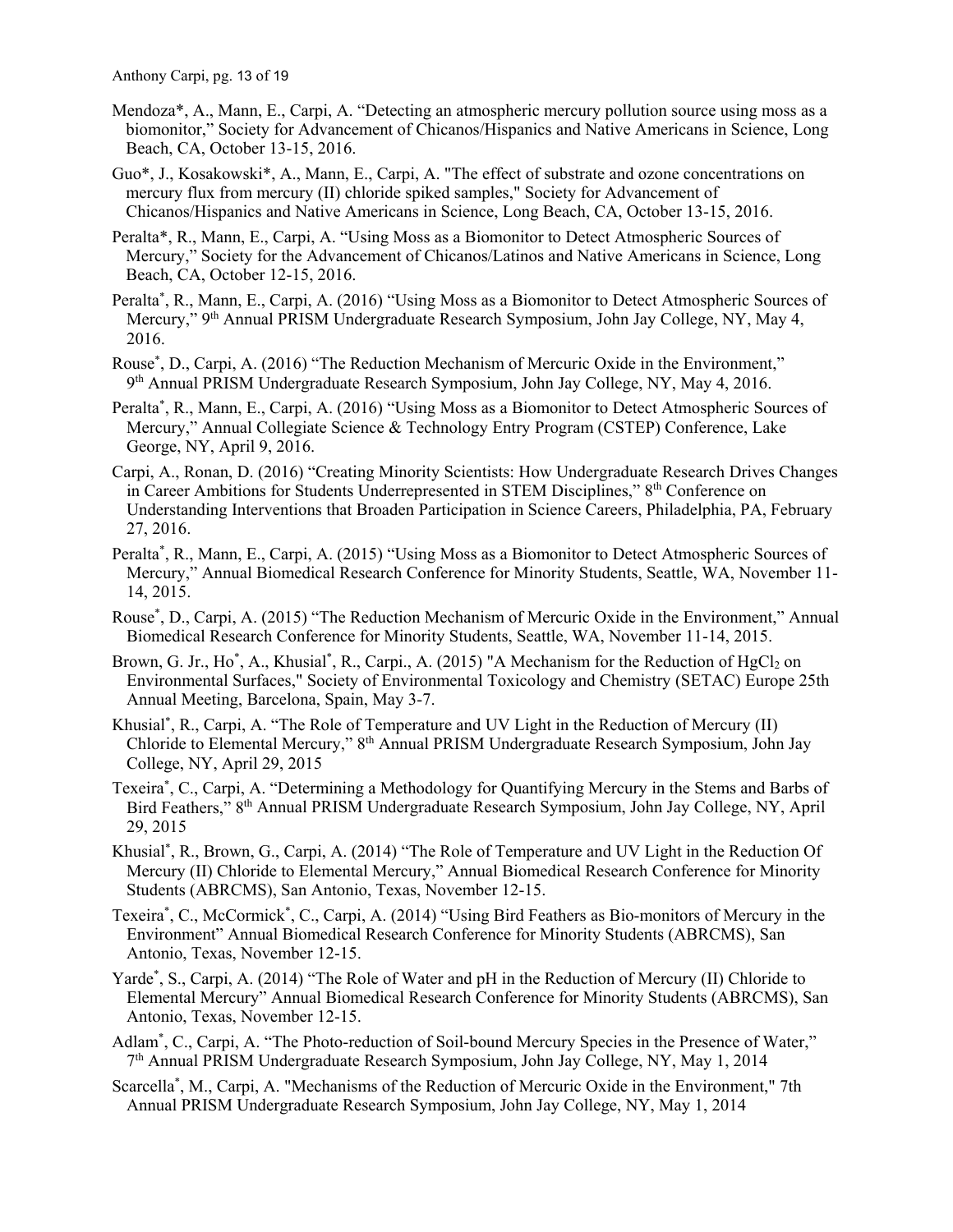- Yarde\* , S., Carpi, A. "Soil to Atmosphere Exchange of Mercury," 7th Annual PRISM Undergraduate Research Symposium, John Jay College, NY, May 1, 2014
- Khusial<sup>\*</sup>, R., Carpi, A. "Mercury Transport in the Environment," 7<sup>th</sup> Annual PRISM Undergraduate Research Symposium, John Jay College, NY, May 1, 2014.
- Falconer, H., Egger, A.E., Carpi, A. "Content for Teaching to the Nature of Science Standards in the NGSS" Society for College Science Teachers Annual Meeting, Boston, MA, April 4, 2014.
- Scarcella\* , M., Petraco, N., Carpi, A. "Mechanisms of the Reduction of Mercuric Oxide in the Environment," 34<sup>th</sup> Annual Meeting of the Society of Environmental Toxicology and Chemistry, Nashville, TN, November 21, 2013.
- Adlam\* , C., Carpi, A. "The Photo-reduction of Soil-bound Mercury Species in the Presence of Water," Annual Biomedical Research Conference for Minority Students, Nashville, TN, November 15, 2013.
- Adlam<sup>\*</sup>, C., Carpi, A. "The Photo-reduction of Soil-bound Mercury in the Presence of Water," 6<sup>th</sup> Annual PRISM Undergraduate Research Symposium, John Jay College, NY, May 3, 2013.
- Hui\* , C., Cheng, S-Y, Carpi, A. "Effects of mercuric chloride on cell surface expression of dopamine transporter in PC12 cells," 52nd Annual Meeting of the Society of Toxicology, San Antonio, TX, March 10-14, 2013.
- Santos**\***, E., Carpi, A. "Decomposition and Flux of Mercury Species from Water," 5th Annual PRISM Undergraduate Research Symposium, John Jay College, NY, May 4, 2012.
- Lents, N.H., Carpi, A. "A Federally-funded Free Science Education Resource with Modular Functionality, Mobile Apps, and More," 17th Annual Sloan Consortium International Conference on Online Learning; Orlando, FL; November 9, 2011.
- Hui**\***, C., Carpi, A. "Mercury emissions from soil in response to simulated precipitation events," 10th International Conference on Mercury as a Global Pollutant, Halifax, Nova Scotia, July 24-29 2011.
- Gittings**\***, M., Carpi, A. "Forest Soil Mercury Fluxes Pre and Post Cover-Clearing in Upstate New York,"10th International Conference on Mercury as a Global Pollutant, Halifax, Nova Scotia, July 24- 29 2011.
- Hui<sup>\*</sup>, C., Carpi, A. "Mercury emissions from soil in response to simulated precipitation events," 4<sup>th</sup> Annual Prism Undergraduate Science Symposium, John Jay College, New York, NY May 13, 2011.
- Mayo-Perez**\***, A. Carpi, A. "The potential role of silicon dioxide as an oxidizing surface in strong sunlight: studies on Mercury behavior," 4<sup>th</sup> Annual Prism Undergraduate Science Symposium, John Jay College, New York, NY May 13, 2011.
- Egger, A., Carpi, A., Lents, N. "Understanding Theories: Explicitly Teaching the Process of Science to Address Common Student Misconceptions," Geological Society of America National Conference, Denver, CO, October 31, 2010, Abstracts Vol. 42(5):38.
- Mayo-Perez**\***, A., Carpi, A. "The Potential Role of Silicon Dioxide as an Oxidizing Surface in Strong Sunlight: Studies on Mercury Behavior," American Chemical Society Annual Meeting 2010, Boston, MA, August 22-26, 2010.
- Mayo-Perez**\***, A., Carpi, A. "The Potential Role of Silicon Dioxide as an Oxidizing Surface in Strong Sunlight: Studies on Mercury Behavior," 3rd Annual PRISM Undergraduate Research Symposium, John Jay College, New York, NY, May 7th, 2010.
- Hui**\***, C., Carpi, A. "Mercury Emissions from Sand and Soil Surfaces in Response to Precipitation Events," 3rd Annual PRISM Undergraduate Research Symposium, John Jay College, New York, NY, May 7th, 2010.
- Mayo-Perez**\***, A., Carpi, A. "The Potential Role of Silicon Dioxide as an Oxidizing Surface in Strong Sunlight: Studies on Mercury Behavior," 18<sup>th</sup> Annual CSTEP Conference, Lake George, NY, April 1-3, 2010.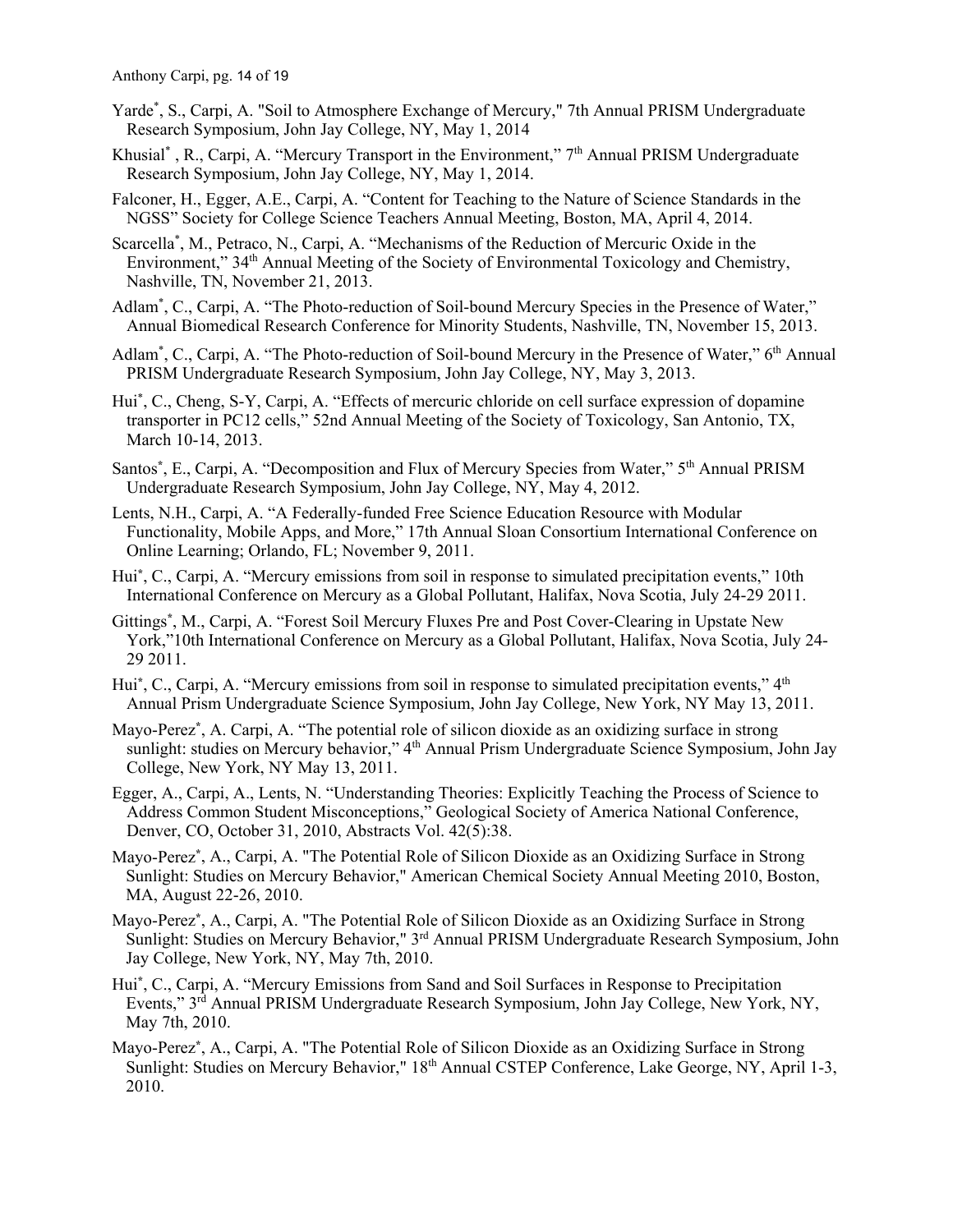- Mano**\***, S., Carpi, A. "Investigating the Emission of Mercury from Beach Sand vs. Dredged Ocean Sand used for Reclamation Purposes," 2<sup>nd</sup> Annual PRISM Undergraduate Research Symposium, John Jay College, New York, NY, May 7, 2009.
- Quinones**\***, J., Carpi, A. "Understanding the depth profile of elemental mercury emissions from sand & soil and its relevance to long-range environmental effects," 2<sup>nd</sup> Annual PRISM Undergraduate Research Symposium, John Jay College, New York, NY, May 7, 2009.
- Ho**\***, A., Carpi, A."Mechanisms of the Reduction and Emission of Mercury in the Environment," 2nd Annual PRISM Undergraduate Research Symposium, John Jay College, New York, NY, May 7, 2009.
- Egger, A.E., and Carpi, A. Teaching the Process of Science: A Critical Component of Introductory Geoscience Courses: EOS Transactions AGU, Fall Meeting Supplement, v. 89, Abstract ED34A-01, 2008.
- Heslin**\***, J. Petraco, N., Carpi, A. "Modeling the Reduction of Mercury in Soil using Gaussian Software," 1st Annual PRISM Undergraduate Research Symposium, John Jay College, New York City, NY, May 8, 2008
- Quinones**\***, J., Carpi, A. "Understanding the Depth Profile of Mercury Emissions from Sand and Its Relevance to Long-Range Environmental Effects," LSAMP - Urban University Conference Series 2008, New York City, NY, April 11-12th, 2008
- Carpi, A., Egger, A. "An Idealized Curriculum for 1st Semester General Chemistry: What Topics Are Critical?" Invited Presentation to the Gordon Research Conference on Chemistry Education Research & Practice, Bates College, Lewiston, ME, June 24-26, 2007.
- Bryant**\***, E., Carpi, A. "The Effects of Clay on the Emission of Mercury from Soil," LSAMP Urban University Conference Series 2007, New York City, NY, April 27-28, 2007.
- Contreras**\***, E., Frei, A., Carpi, A. "Developing a Surface-Air Mercury Model (SAMM)" LSAMP Urban University Conference Series 2007, New York City, NY, April 27-28, 2007.
- De La Vega**\***, H., Carpi, A. "Mercury Emission from Soil: The Role of pH and Salt Concentration," 15th Annual CSTEP Conference, Lake George, NY, April 13-15, 2007.
- Orta**\***, O., Kobilinsky, L., Diaczek, P., Carpi, A. "Identification of 'Asbestos-Like' Fibers Associated with the Construction of the Third NYC Water Tunnel," 15<sup>th</sup> Annual CSTEP Conference, Lake George, NY, April 13-15, 2007.
- Mauclair**\***, C., Layshock**\***, J., Carpi, A. "The Effect of Humic Matter on Soil Mercury Emissions," 8th International Conference on Mercury as a Global Pollutant, Madison, Wisconsin, August 5-11, 2006.
- McCloskey**\***, R., Contreras**\***, E., Carpi, A. "UV Light and Soil Mercury Emissions: Identifying the Wavelength of Light Important in the Process," 8<sup>th</sup> International Conference on Mercury as a Global Pollutant, Madison, Wisconsin, August 5-11, 2006.
- Carpi, A. "Developing an Online Science Learning Environment that Grows with an Instructor's Experience," The Northeast Association for Science Teacher Education, Amherst, MA, Oct. 26, 2005.
- Carpi, A., Rosenberger, A., Egger, A. "An Integrated Learning Environment for Science Education," American Association for the Advancement of Science Annual Meeting, Seattle, WA, Feb. 16, 2004.
- Egger, A., Carpi, A. "Visionlearning: A Web-based Resource for Teaching and Learning Integrated Science," New Mexico Association of Community Colleges Annual Faculty Conference, Santa Fe, NM, May 18-20, 2003.
- Ovando**\***, B., Roberts**\***, M., Zedeck, M., Carpi, A. "Analysis of Zinc Accumulation in H. Vulgare," Collegiate Science & Technology Program Conference, Lake George, NY, April 6-8, 2001.
- Carpi, A. "Enhancements in Interdisciplinary Science Training Using Web-Based Instructional Lessons," Chemistry & the Internet 2000, Washington, DC, September 24-27, 2000, http://www.chemint.org.
- Carpi, A., Lindberg, S.E. "The Contamination and Flux of Methyl Mercury in Background and Sludge-Amended Soil," 4th International Conference on Mercury as a Global Pollutant, Hamburg, Germany, August 1996.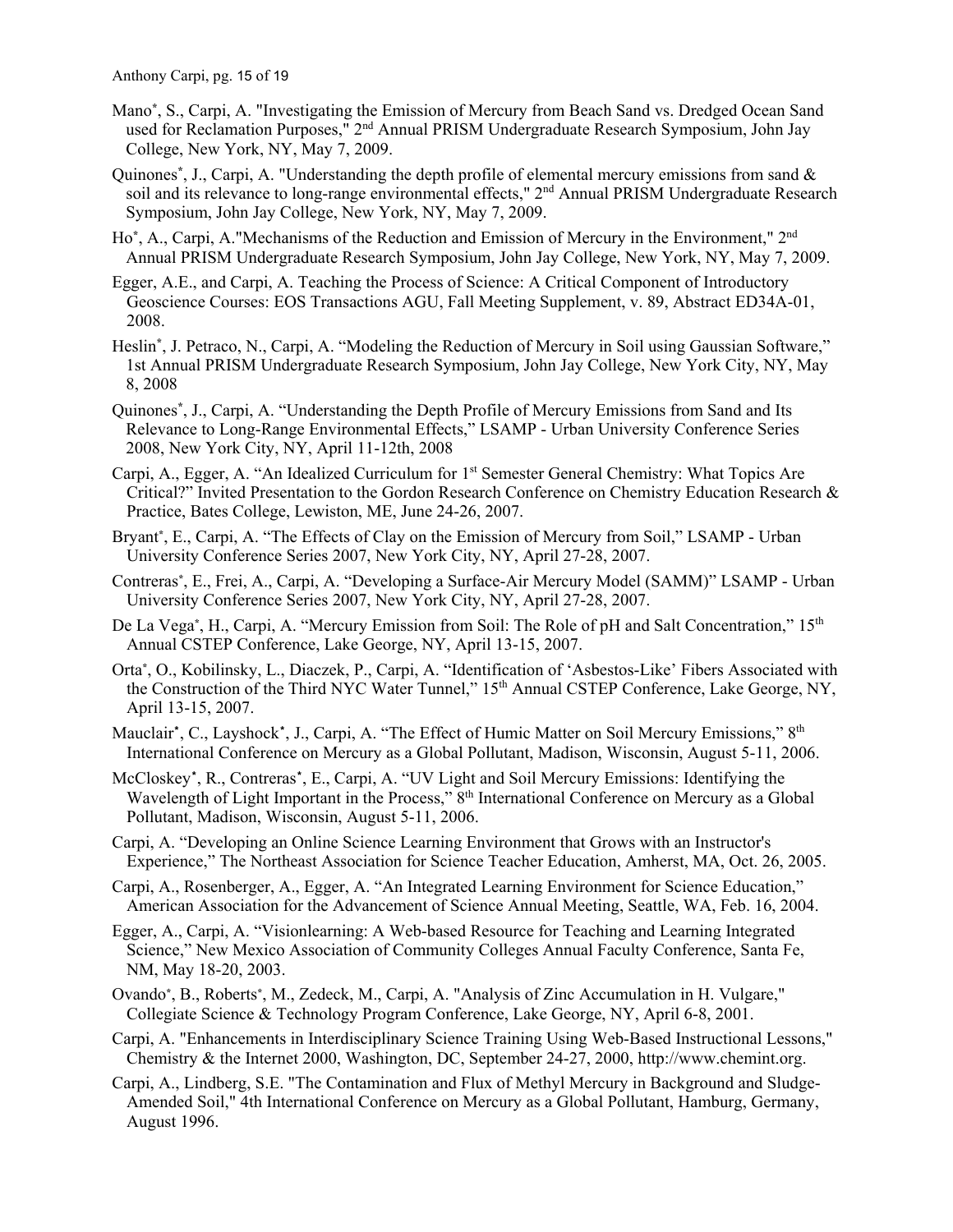## MENTORING

Hamil Patel, Master's Student Researcher, 1/18-present. Elvin Colon, Undergraduate Researcher 6/18-present. Andrew Candia, Undergraduate Researcher 9/18-present. Fatoumata (Fatima) Niangado, Undergraduate Researcher 12/17-present. Darrien Maynard, B.S., May 2018. Mechanisms of mercury (II) oxide reduction on surfaces Merima Mutajbasic, B.S., May 2018. Determining mercury concentrations in human/animal food products. Farzana Mahamud, B.S., May 2018. Mechanisms of mercury (II) oxide reduction on surfaces. Farnaz Imtiaz, B.S., May 2018. The effects of water on mercury reduction in and emissions from soil. Saba Iqbal, Midwood High School, Student Researcher 11/16-12/17. Moss as a monitor of atmospheric mercury around a municipal sludge incinerator. Gustave Gottlieb, John F. Kennedy High School, Student Researcher 7/17-8/17. Mercury (II) chloride reactions in sand. Lindsey Parmett, Sanford H. Calhoun High School, Student Researcher 6/17-8/17. Mercury concentrations in chocolate from different geographic regions. Kevin Urbano Molina, B.S., May 2017. Mechanisms of mercury (II) oxide reduction in sand. April Kosakowski, Undergraduate Researcher 3/16-12/17 Mechanisms of mercury (II) chloride reduction on surfaces Ana Mendoza, B.S., May 2017. Detecting an atmospheric mercury pollution source using moss as a biomonitor Erica Levin, Midwood High School, Student Researcher 11/15-7/17. Moss as a monitor of atmospheric mercury around a municipal sludge incinerator. Josephine Guo, B.S., May 2017. Mercury chemistry in soils. Erin Mann, Postdoctoral Researcher 8/15-1/18. Mechanisms and reduction of mercury species in soil. Nicole Fegan, Sanford Calhoun High School, Summer Researcher, 2015. Analytical support to moss monitoring research, Siemens fellowship applicant. Subsequent success: Research Report Badge Winner – Intel Science Competition. Ronal Peralta, B.S., May 2017. Moss as a monitor of atmospheric mercury around a municipal sludge incinerator. Subsequent success: Ph.D. Program, U. Pittsburgh Danielle Rouse, B.S., May 2016. Kinetics of the reduction and dissociation of mercuric oxide on environmental surfaces. Richard Khusial, B.S., May 2015. Mechanisms of the reduction of mercury (II) chloride in soil in the presence of light. Subsequent success: Ph.D. Program, Mercer University Carlos Texeira, B.S., May 2015. The Use of Bird Feathers as Bio-monitors of Mercury in the Environment. Caitlin McCormick, Manhasset High School, Summer Researcher, 2014 The Use of Bird Feathers as Bio-monitors of Mercury in the Environment.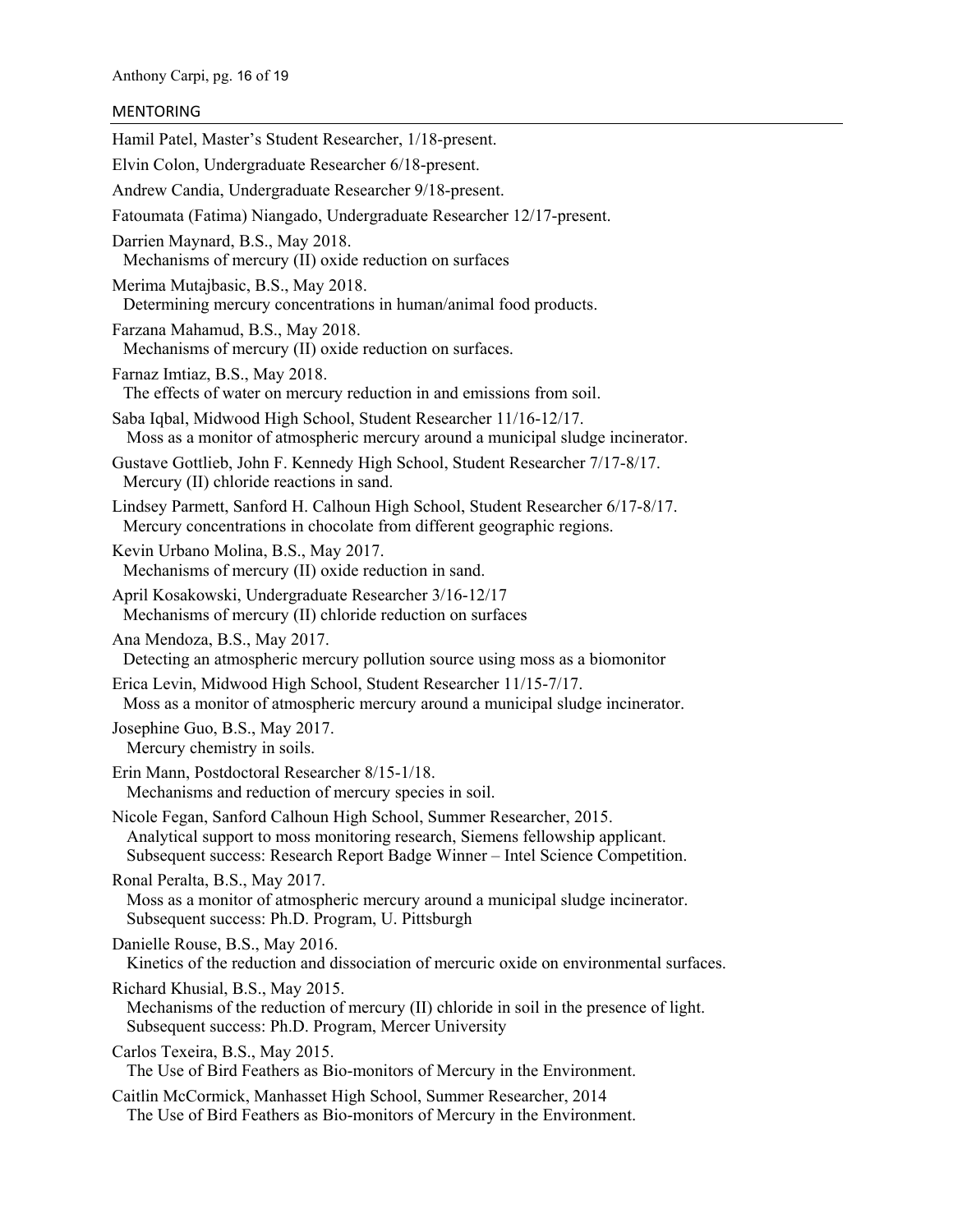Anthony Carpi, pg. 17 of 19

Garry Brown, Postdoctoral Researcher 6/13-7/15. Mechanisms and reduction of mercury species in soil. Subsequent success: J.D. – Lewis and Clark Law School.

Shari Yarde, B.S., May 2015. Experimental studies of the reduction of hydrated mercury (II) in light.

Faisal Hossain, Townsend Harris High School, Summer Researcher, 2014. Experimental studies of the reduction of hydrated mercury (II) in light.

Matthew Scarcella, CUNY B.A., May 2014. Modeling the mechanisms of reduction of HgO.

Chantal Adlam, B.S., May 2014. Modeling the mechanisms of dissociation of  $Hg(OH)<sub>2</sub>$ . Subsequent success: Tampa State Police Crime Lab

Michael Gittings, M.S., August 2014. Effects of deforestation on soil mercury fluxes.

Eva Santos, B.S., May 2012. The hydrolysis and reduction of mercury in water. Subsequent success: M.S. program – Science Education, Columbia University – Teacher's College

Christina Hui, B.S., May 2011.

Mechanisms of the enhancement of mercury emissions by precipitation.

Ralph Tran, M.S., May 2011. Methods for time-course profiling of starvation abuse in dogs. Subsequent success: D.V.M Program – Mississippi State University

Amora Mayo-Perez, B.S., May 2011. Oxidation of atmospheric mercury by silicon dioxide surfaces. Subsequent success: Ph.D. program in neuroscience – University of South Florida

Jason Quinones, B.S., May 2010. Soil depth profile of light-enhanced metal reduction chemistry. Subsequent success: **Ph.D. (2016) – SUNY, Stony Brook.**

Elisabeth Contreras, M.S., May 2010. Modeling the effect of climate change on the global mercury pollution cycle.

Stacy-Ann Mano, B.S., May 2009. The effect of reclamation projects on coastal mercury emissions.

Anthony Ho, B.S., May 2009. Solvation and transport of soil mercury. Subsequent success: Ph.D. program in Biochemistry, Molecular, Cell and Developmental Biology – University of California, Davis

Jaimie Heslin, B.S., May 2008. Metzner Undergraduate Award Winner. Chemical modeling of the reduction of  $Hg^{+2}$  in natural systems.

Deanna Filosa, Masters Researcher 10/06-8/08. A mass balance of mercury fluxes at the Blackrock Forest, Cornwall, NY.

Eboni Bryant, B.S., May 2007. The effect of salt concentration on soil mercury flux.

Alison Keenan, B.S., May 2007. Evaluating student and alumni perception of quality in the Forensic Science major. Subsequent success: **Ph.D. (2012) – University of California, Davis.** 

Ashley Rhodes, M.S., December 2007.

The effect of rainfall and soil moisture on soil mercury emissions. Subsequent success: New York City Medical Examiner's Office.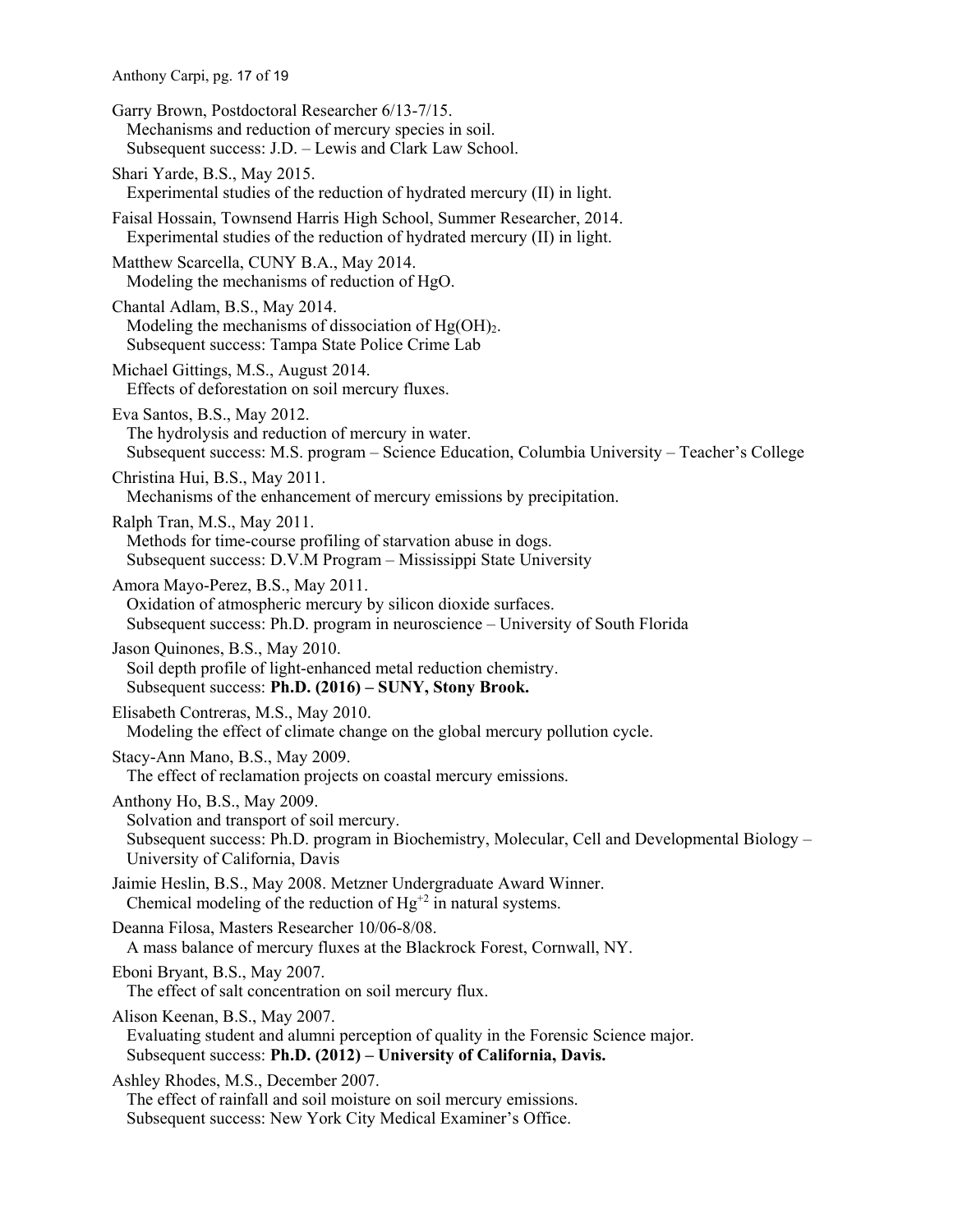Anthony Carpi, pg. 18 of 19 Kylie Ferguson, B.S., May 2007, CUNY B.S. Program. Field validation of laboratory humic acid studies on soil mercury flux. Hilda De La Vega, B.S., May 2007. The effect of pH on soil mercury flux. Subsequent success: New York City Medical Examiner's Office. Olivia Orta, B.S., May 2007. Urban sources of outdoor asbestos fibers. Subsequent success: **Ph.D. (2018) Epidemiology - Harvard University**. Rachel McCloskey, M.S., December 2007. Comparisons of UV-A, -B, and -C in the mercury emissions process. Subsequent success: New York City Medical Examiner's Office. Conrad Mauclair, B.S., May 2006. Undergraduate Research Award Winner. Quantifying the role of humic matter on mercury reduction in soil. Subsequent success: Project Manager, vTuner, Inc. Daniel Cocris, B.S., May 2006. Metzner Undergraduate Award Winner. Comparisons of the behavior of elemental and divalent mercury in soil. Subsequent success: **D.M.D. (2013)**, University of Medicine and Dentistry of New Jersey

Kristin Ferraro, M.S., August 2006. Mercury contamination in indoor environments. Subsequent success: New York Police Department Analytical Laboratory

Julie Layshock, B.S., May 2004. McNair Fellow, Metzner Undergraduate Award Winner. The role of organic matter in soil mercury reduction. Subsequent success: **Ph.D. (2010) Environmental Toxicology**, Oregon State University. Assistant Professor, Pacific University.

Nancy Ordenana, B.S., May 2004. McNair Fellow, Metzner Undergraduate Award Winner. DNA purification for pathogen identification. Subsequent success: Ph.D program – University of Rochester

Umme Haidermota, M.S., May 2004. Effects of hybrid poplar trees on soil mercury fluxes. Subsequent success: Indianapolis State Police Crime Laboratory

Chad Moore, M.S., May 2004. Metzner Graduate Research Award Winner. Effects of temperature and radiation on mercury emissions from soil. Subsequent success: **Ph.D. (2009) Toxicology**, University of Utah

Theresa Nezezon, M.S., May 2004. U.S. EPA STAR Graduate Fellow Sources and transport of microsporidia in surface water. Subsequent success: New Jersey State Police Crime Laboratory

Lisa Evans, B.S., May 2004. McNair Fellow Phytoremediation of zinc using *Hordeum vulgare*. Subsequent success: **Ph.D (2010) Molecular Pharmacology**, SUNY Stony Brook

Daneille Coye, M.S., May 2004. Optimization of HPTLC for identifying fiber dyes. Subsequent success: Ph.D program – CUNY Graduate Center

Jamie Swaitko, M.S., December 2003. Trace methods development for the identification of estrogen compounds in water. Subsequent success: New York City Police Department Crime Laboratory

Bladimir Ovando, B.S., May 2002. McNair Fellow, CSTEP NY Research Award Winner. Phytoremediation of heavy metal pollution. Subsequent success: **Ph.D. (2008) Toxicology**, State University of New York at Buffalo.